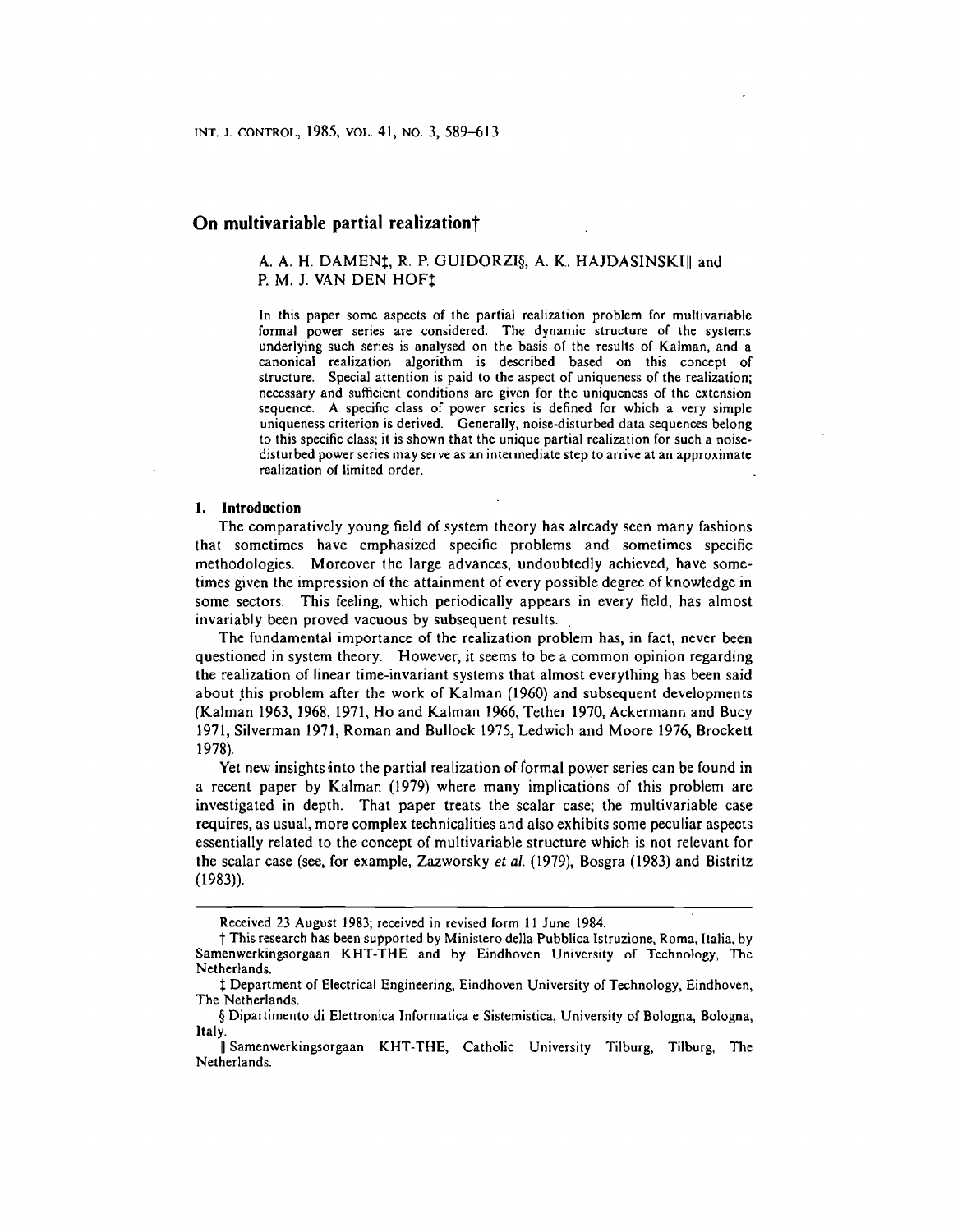Nevertheless Kalman's approach can easily be generalized for the multivariable case. After a short restatement of the problem this will be done in this paper.

A multivariable formal power series is given by an infinite sequence of  $q \times p$ matrices of generally real entries

$$
\{M(i)\} = M(1), M(2), \dots \tag{1}
$$

In fact there are no restrictions on the field to which these coefficient matrices belong. In control engineering it is usual to think of such sequences as a matrix power series in the delay operator  $z^{-1}$ .

$$
M(1)z^{-1}+M(2)z^{-2}+\ldots
$$

This explains the names 'power series' and 'coefficient matrices'. In the practice of system engineering the coefficients may then be, for example, the Markov parameters of a process or the covariances of a set of stochastic signals.

The dimension **n** of such a sequence is said to be finite if and only if it can be represented by

$$
M(i) = HF^{i-1}G, \quad i \in N^+ \tag{2}
$$

where F, G, H are matrices of sizes  $n \times n$ ,  $n \times p$ ,  $q \times n$  and n is the finite dimension of this triple.  $N^+$  is the set of positive integers. In the case that we are dealing with, Markov parameters, this means that  $F$ ,  $G$ ,  $H$ , are coefficient matrices of a state-space representation for the process concerned of dimension **n** with p inputs and q outputs.

A triple  $\{F, G, H\}$  is called a *minimal realization* if and only if the dimension *n* is minimal among all possible  $\{F', G', H'\}$  fulfilling (2). A necessary and sufficient condition for the existence of a realization of dimension *n* is given by the *realizability criteriont* (see, for example, Tether (1970)):

There exists an integer N<sub>o</sub> such that

$$
\rho H[N_0, N_0] = \rho H[N_0 + i, N_0 + j] = n, \quad \forall i, j \in N^+ \tag{3}
$$

where  $\rho H[a, b]$  is the rank of the block Hankel matrix of block size  $a \times b$ , constructed from the sequence of matrices *M(i).* 

If we are dealing with a sequence of finite length *L:* 

$$
\{M(i)\}_L = M(1), M(2), \dots, M(L), L \in N^+ \tag{4}
$$

we can always find a triple  $\{F, G, H\}$  of finite size such that

$$
M(i) = HF^{i-1}G, \quad i = 1, 2, ..., L
$$
 (5)

and consequently the dimension **n** of this sequence will always be finite. Then such a triple  $\{F, G, H\}$  is a partial realization of the sequence  $\{M(i)\}_{i,j}$ . The attribute 'partial' is being used since just a finite sequence has been fitted by a realization. Such a finite sequence may be part of an infinite sequence which is not fully available.

An important aspect in minimal partial realization is the question of whether the extension is unambiguously determined by the finite sequence if a minimal complexity (i.e. dimension **n)** of the realization is required. This characteristic is confined in the property of uniqueness (of the extension). If the extension is not unique, this implies

t In Silverman (1971) an *equivalenl* criterion is proposed where i is fixed to 1. This could be done by taking advantage of the particular structure of a block **Hankel** matrix.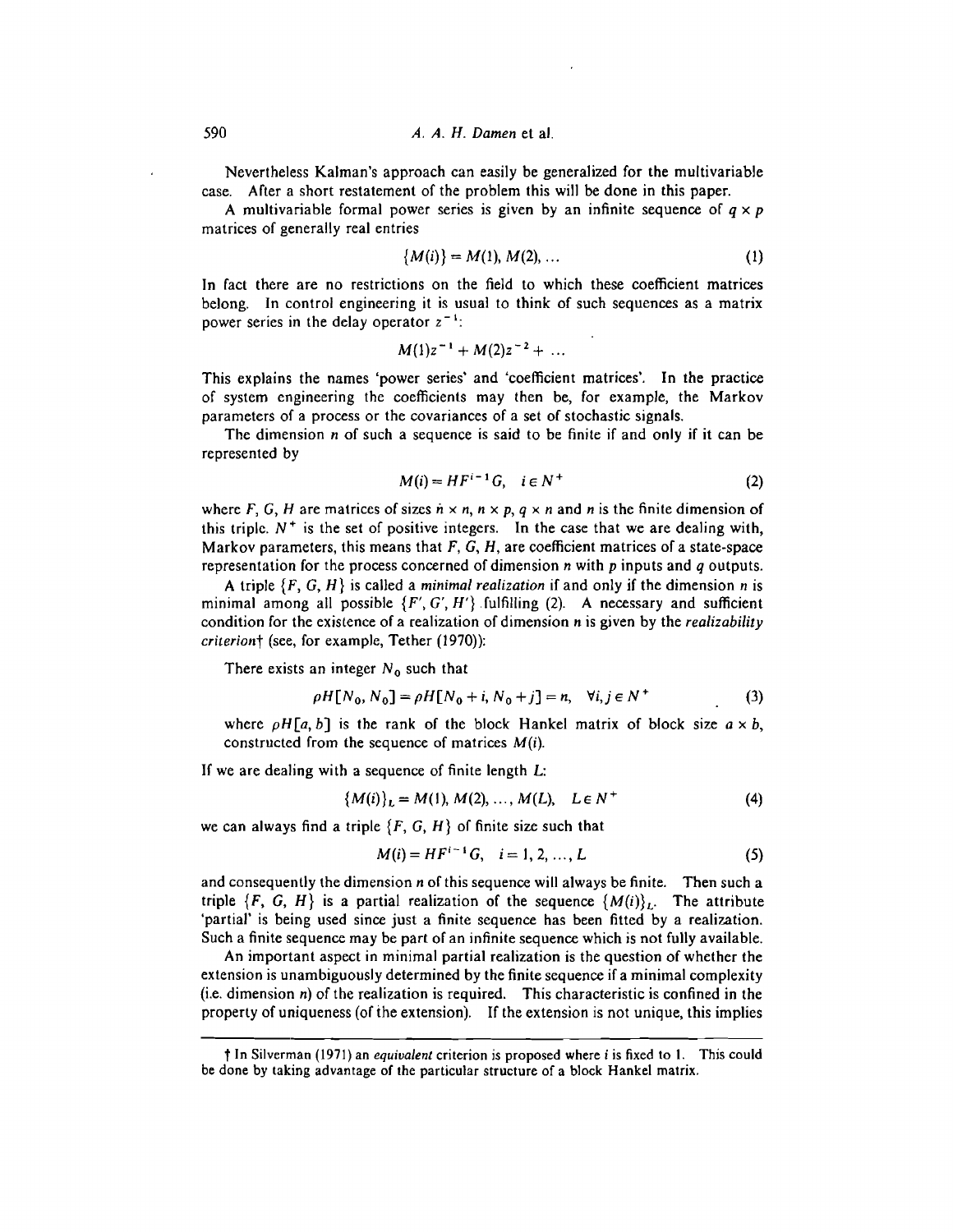that the partially available sequence does not provide enough information about the underlying process. On the other hand, if the extension is unique this does not guarantee that the partial realization contains all information about the underlying process. In both cases, the partial realization will incorporate all information contained in the sequence of finite length  ${M(i)}_i$ .

So the crucial questions are what the minimal value of the dimension  $n$  is and whether the continuation  $M(i)=HF^{i-1}G$  for  $i>L$  is unique for all triples with minimal dimension satisfying (5).

Following the definition of Kalman (1979) we can state the problem more formally.

#### Definition I. Minimal partial realization problem (MPR)

- (a) Find all exact realizations of sequence  $\{M(i)\}_L$  whose dimension n is minimal over the family of all possible realizations for this sequence.
- (b) Give the necessary and sufficient conditions under which there is only one minimal partial realization ('uniqueness' in the sense of the extension of  ${M(i)}_{i,j}$ , which forms an equivalence class modulo the choice of basis in the state space).
- (c) In the case of non-uniqueness, parametrize all minimal partial realizations.

In **5** 2 we will elaborate a partial realization for multivariable sequences. The multi-companion forms appear to be closely related to this analysis of the minimal partial realization problem **(MPR).** Subsequently the MPR in a multi-companion output form will be formally stated and elucidated with an example in *5* **3.** In *5* 4 the conditions for the uniqueness will be analysed and it will be shown that in the generic' case such conditions will take a very simple form. Finally, in **5 5** some reflections are made on the approximate partial realization problem. In connection with the MPR a straightforward and proper definition for this problem will be proposed.

# **2. Minimal** partial realization

It is known (Tether 1970, Kalman 1971) that the minimal dimension of a finite matrix sequence can be found by means of the rank of the partial behaviour matrix, which we will now define.

The partial behaviour matrix associated to the finite sequence  $\{M(i)\}_L$  is the following (block) Hankel matrix:

$$
B_{L} = B(M(1), ..., M(L)) = \begin{bmatrix} M(1) & M(2) & \dots & M(L) \\ M(2) & M(3) & \dots & \dots & ? \\ \vdots & \vdots & \vdots & \vdots & \vdots \\ M(L-1) & \dots & \dots & \dots & ? \\ M(L) & ? & \dots & \dots & \dots & ? \end{bmatrix}
$$
 (6)

where the elements denoted by '?' correspond to values of the sequence which are not part of the data given for **the** partial realization problem. The rank of this partial behaviour matrix is defined as the minimal possible rank obtained by proper choice of the elements indicated by the question marks.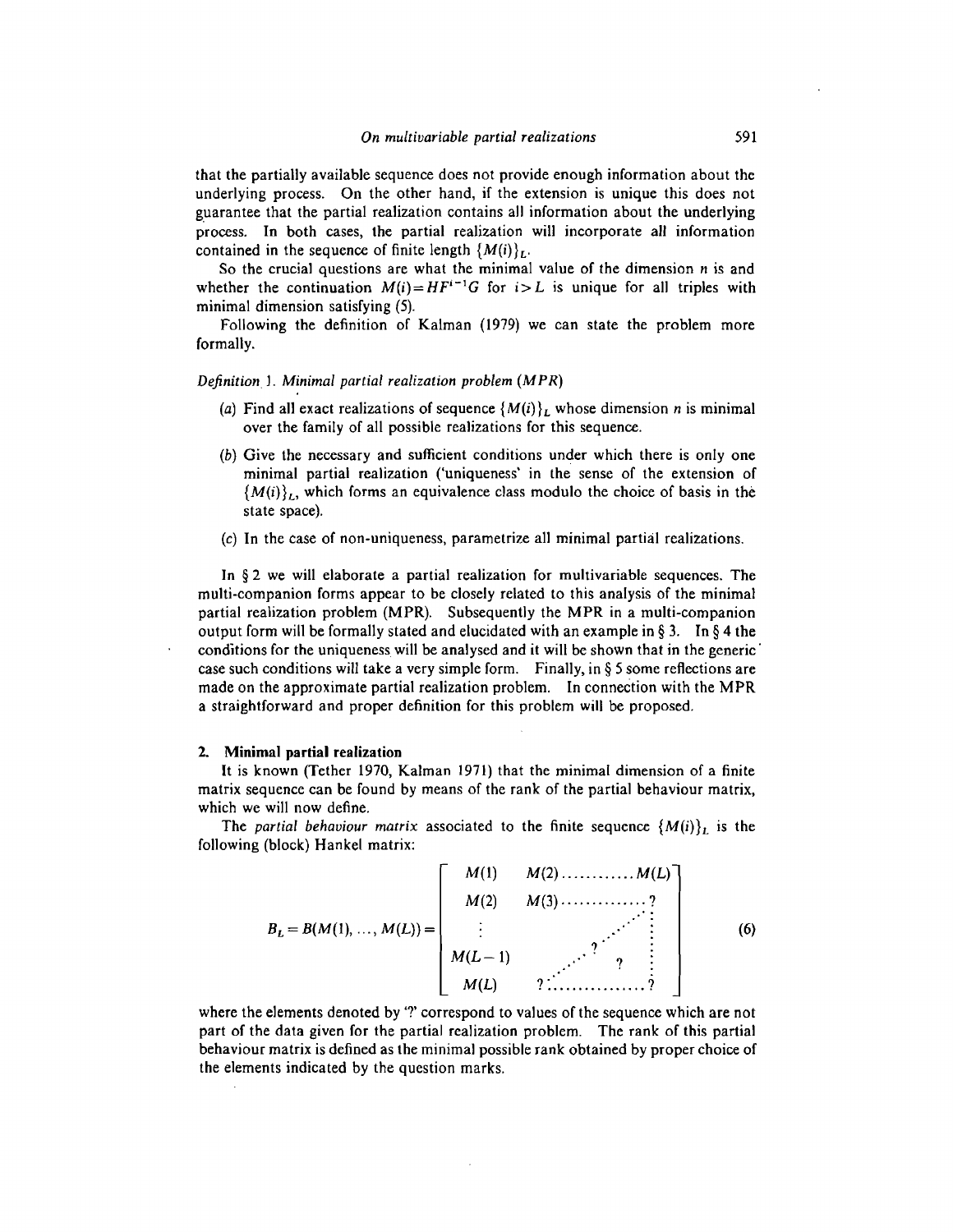In detail we may develop the actual determination of the rank by the following procedure:

# *2.1. Rank oja partial behaviour matrix*

Examine the first *p* columns of  $B_L$  (which belong to the vector space  $R^{qL}$ ). If they are null the rank of  $B_L$  is zero and no other operations are required. Otherwise, if  $n_1$ independent columns have been found, consider the second group of p columns of **B,**  and check if it contains vectors linearly independent of those of the first group (we are now in  $R^{q(L-1)}$  since the last q entries in the vectors of the second group are not given). If only dependent vectors are found *the procedure ends*, otherwise, if  $n_2$ independent vectors have been found, the third and following groups are considered until no independent vectors are found or until the whole matrix has been examined. Now the rank of the partial matrix  $B_L$  is defined as  $n = \sum n_i$ .

The rank of a partial matrix as defined contains the definition of the rank of a complete (ordinary) matrix. Moreover, rank  $B<sub>L</sub>$  cannot be decreased by adding any element to  $B_L$  and is therefore *a lower bound on rank*  $B_{\infty}$  for any extension of the given partial sequence.

### *Remark 1*

If rank  $B_L = 0$  the partial realization problem is trivial since the dimension is zero (all entries are zero). There exists no *minimal* realization. When  $n = \text{rank } B_L > 0$  it is well known that *n* is the minimal dimension for the possible partial realizations of the given sequence.

# *Remark 2*

. The rank of a partial behaviour matrix can be indifferently computed (just as the rank of a complete matrix) checking the independent columns (as in the given definition) or checking the independent rows.

## *Remark* **3**

Only in exceptional. cases will the partial behaviour matrix have full rank. For example, it may happen for a single delay line of L samples, as can easily be checked:

| $\mathbf 0$ |                                                      | $\mathbf 0$ |          | $\boldsymbol{\mathcal{C}}$ |               |                             |
|-------------|------------------------------------------------------|-------------|----------|----------------------------|---------------|-----------------------------|
| ۰           |                                                      |             | $\gamma$ |                            | $\mathbf{I}$  |                             |
|             | $\begin{array}{cc} & 0 & 1 \\ 0 & 1 & ? \end{array}$ |             |          | ٠                          | $^{\prime}$ L | rank $\boldsymbol{B}_L = L$ |
|             |                                                      |             | ٠        |                            |               |                             |
|             |                                                      |             |          |                            |               |                             |

In the generic case however, where the elements of the formal power series show no interdependence, all submatrices of **B,** with known elements will have full rank, contrary to the example of the delay line. Consequently in the generic case the rank of the partial behaviour matrix will be equal to the dimension of the biggest square submatrix of known elements. This is substantially smaller than the maxima1 rank L. We will elaborate on this in **6** 4.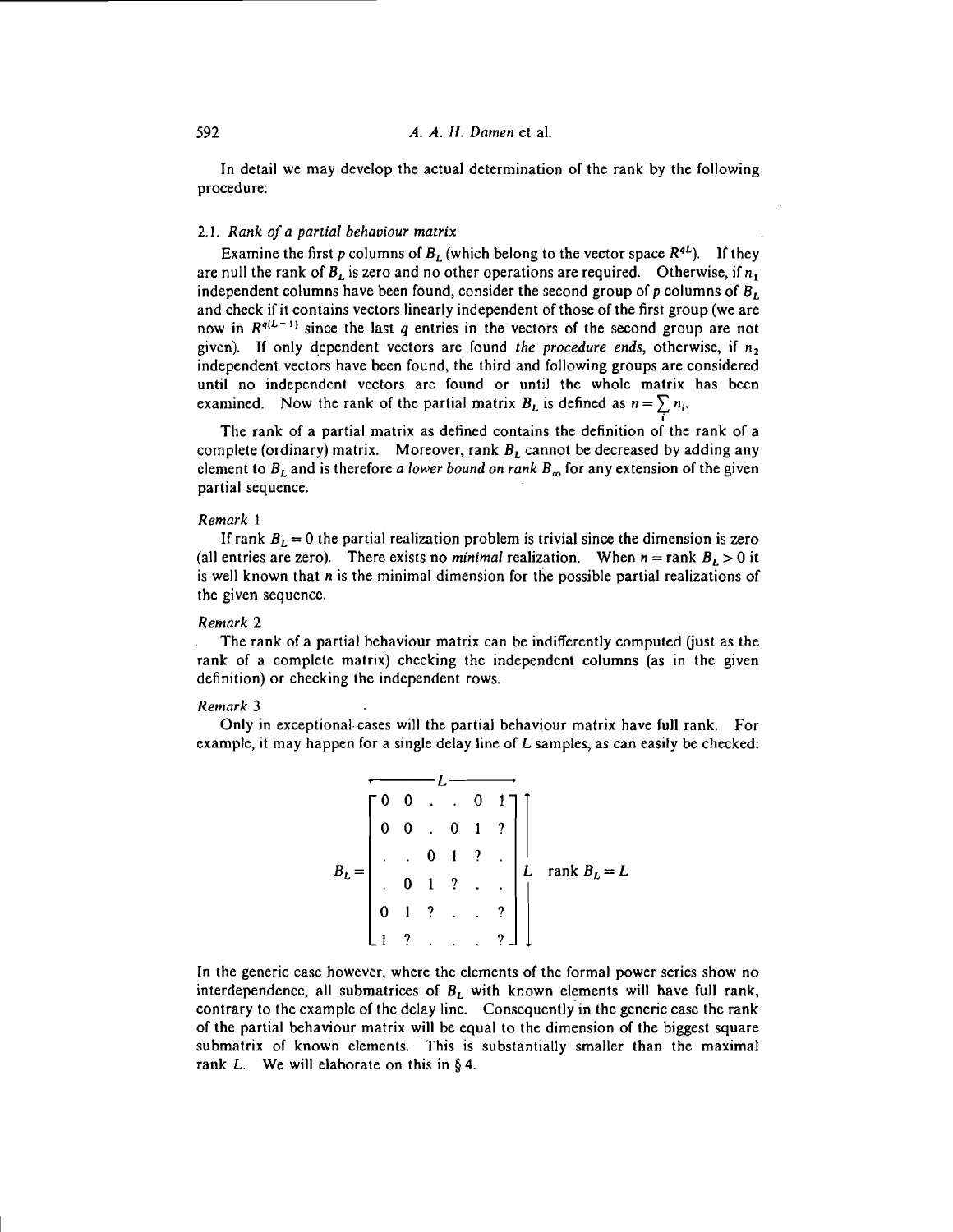As we are dealing with the multivariable case, the aspect of model structure becomes important when analysing a data sequence, in contrast to the scalar case. The input structure (respectively, output structure) is reflected in the status of columns (respectively, rows) in the partial behaviour matrix. We will now analyse this topic in more detail.

# **2.2.** *Structure of a partial behaviour matrix*

Consider the partial behaviour matrix *(6)* and apply the rank determination procedure to its columns. Denote with  $\mu_1$  the number of previously found independent vectors (if any) appearing in the first position of the first, second, . .. , and Lth block column considered. Similarly denote with  $\mu_2, \ldots, \mu_n$  the numbers of independent vectors which have been found in the second, ..., pth position of the same block columns. The integers  $(\mu_1, \ldots, \mu_p)$  will be called 'control invariants' of  $B_L$ . Now apply the rank determination procedure to the rows of  $B<sub>L</sub>$  and define, similarly, the integers  $(v_1, ..., v_q)$  which will be called 'observation invariants' of  $B_L$ . The two sets of integers  $(\mu_1, ..., \mu_p)$  and  $(v_1, ..., v_q)$  define the structure of  $B_L$ . Obviously

$$
n = \text{rank } B_L = \sum_{i=1}^{p} \mu_i = \sum_{i=1}^{q} v_i
$$

*Remark 1* 

It is well known that the integers  $(\mu_1, ..., \mu_n)$  and  $(v_1, ..., v_n)$  are the control and observation invariants of every minimal state-space realization  $(F, G, H)$  of the given formal power series (Kronecker invariants).

### *Remark 2*

It is well known that all  $\mu_i$  independent vectors selected from the *i*th position within the different block columns in  $B_L$  belong to adjacent block columns 1 to  $\mu_i$ . Thus, if, for instance,  $\mu_2 = 2$ , the independent vectors selected from the second position in the various block columns come from the first and second block column.

#### *Example 1*

then

Consider the matrices

$$
M(1) = \begin{bmatrix} 1 & 0 \\ 0 & 0 \end{bmatrix}, \quad M(2) = \begin{bmatrix} 1 & 0 \\ 1 & 1 \end{bmatrix}
$$

$$
B_2 = \begin{bmatrix} 1 & 0 & 1 & 0 \\ 0 & 0 & 1 & 1 \\ 1 & 0 & ? & ? \\ 1 & 1 & ? & ? \end{bmatrix} \begin{bmatrix} * & & & \\ * & & & \\ * & * & * & * \end{bmatrix}
$$
(7)

The application of the rank determination procedure to the columns of  $B_2$  shows that in the first block column two independent vectors (in  $R<sup>4</sup>$ ) are present. When the second block column is considered only its first vector is linearly independent of the preceding ones (now in  $R^2$ ). In (7) the independent and dependent vectors are denoted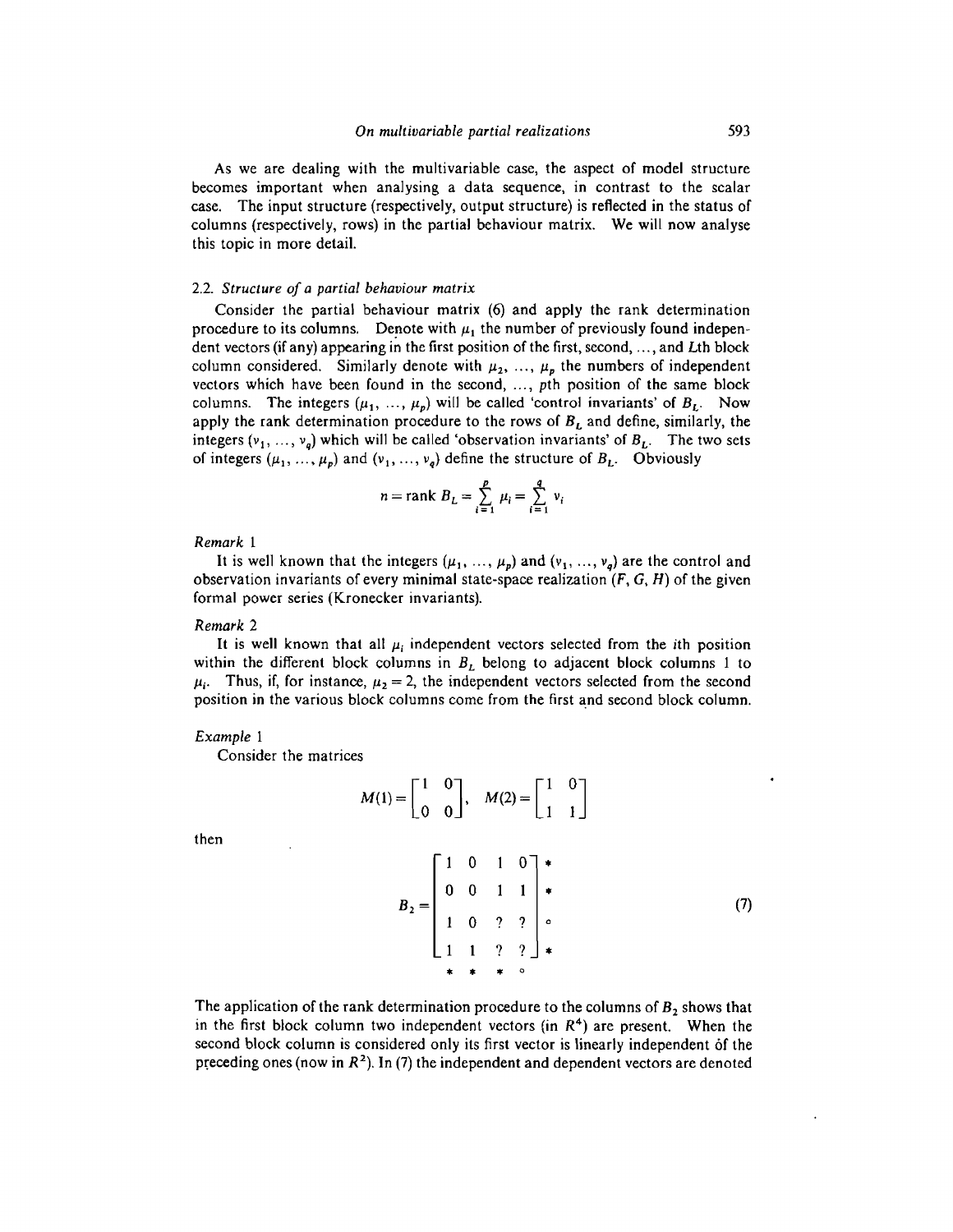with the symbols '\*' and 'o', respectively. The determined rank is thus  $n=3$ . The same procedure applied to the rows of **B,** shows both rows of the first block row and the second row of the second block row to be independent. Again, the determined rank is  $n = 3$ . The control invariants of  $B_2$  are given by  $\mu_1 = 2$  and  $\mu_2 = 1$  while its observation invariants are given by  $v_1 = 1$  and  $v_2 = 2$ .

# **2.3.** *Additional tools/or structure analysis*

Next the influence of the addition of new samples  $M(L + 1)$ ,  $M(L + 2)$ , ... to available ones  $M(1)$ ,  $M(2)$ , ...,  $M(L)$  of a sequence can be analysed as a means to solve the **MPR** problem. For this purpose the following lemma and corollaries will play a fundamental role. 'The first lemma is an extended version of the lemmas given by Kalman *(1979)* and Tether *(1970)* and presented here for the general multivariable situation. The proof is given in Appendix I.

## *Main lemma*

Consider the partial matrix

$$
\Omega(?) = \begin{bmatrix} A & \vdots & B \\ \cdots & \cdots & \cdots \\ C & \vdots & ? \end{bmatrix} \text{ where } \rho[A] \vdots B] = \rho \begin{bmatrix} A \\ \cdots \\ C \end{bmatrix} = \rho[A] \tag{8}
$$

with A, B and C of proper dimensions. There exists one and only one matrix D, which satisfies the condition

$$
\rho\left[\begin{array}{ccc} A & \vdots & B \\ \cdots & \cdots & \cdots \\ C & \vdots & D \end{array}\right] = \rho[A] \tag{9}
$$

This holds for any size of matrix D, so in particular it is true when D is a scalar *d.*  Then B and C are a column vector **b** and a row vector  $c^T$ , respectively.

*Corollary 1* 

Consider a partial matrix  $\Omega(?)$  with

$$
\Omega(?) = \left[ \begin{array}{ccc} A & \vdots & \mathbf{b} \\ \cdots & \cdots & \cdots \\ \mathbf{c}^{\mathrm{T}} & \vdots & \gamma \end{array} \right]
$$

(1) 
$$
\rho[\Omega(d)] = \rho[\Omega(?)]
$$
 if and only if

(a) 
$$
\rho[A \vdots b] > \rho[A],
$$
  
or (b)  $\rho\begin{bmatrix} A \\ \cdots \\ C^T \end{bmatrix} > \rho[A],$ 

*or* (c)  $\rho[A \neq b] = \rho \left[ \dots \right] = \rho[A]$  and *d* is given the unique singular value **cT** 

according to the main lemma.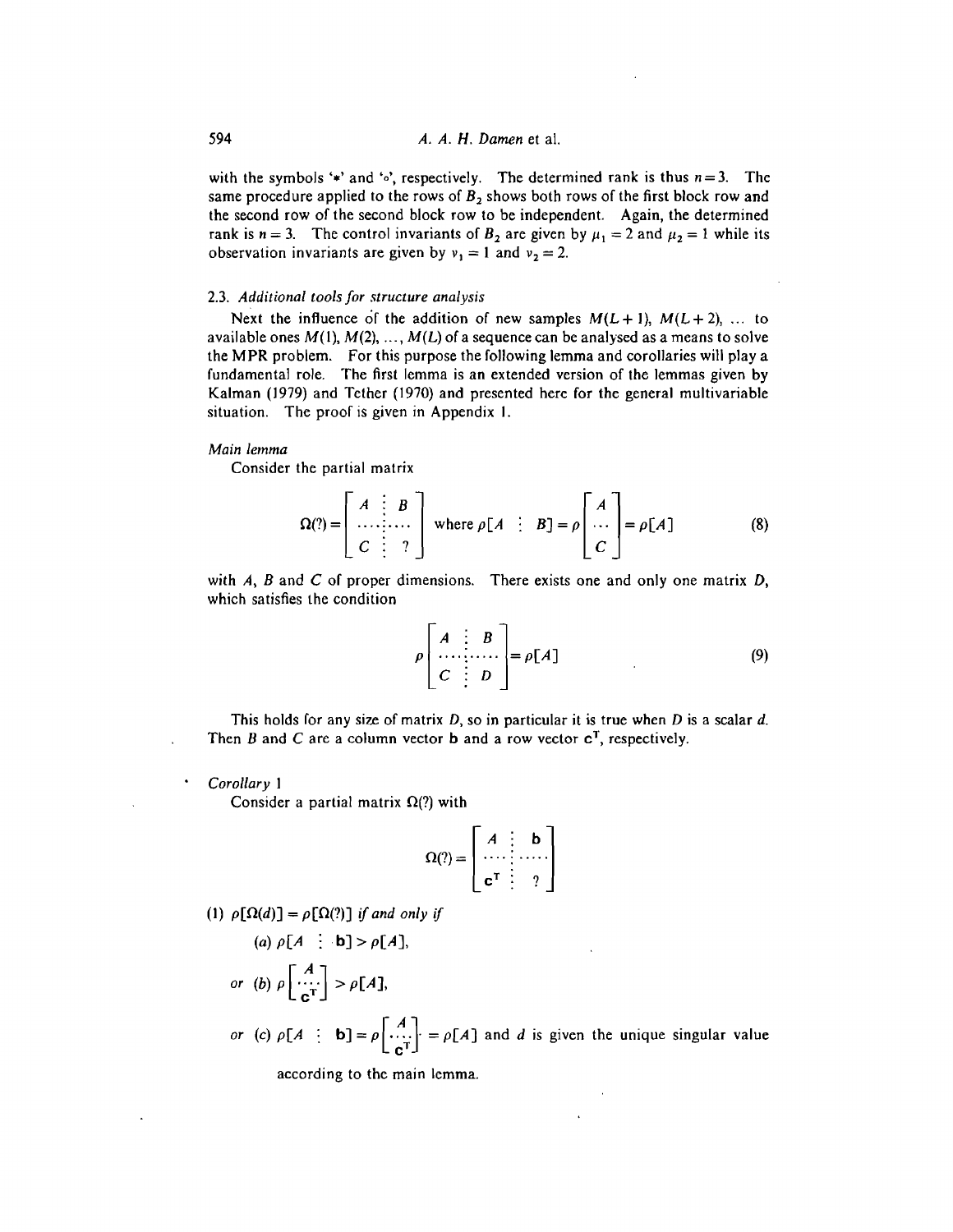(2)  $\rho[\Omega(d)] = \rho[\Omega(?)] + 1$  *if and only if* 

 $\rho[A \quad \vdots \quad \mathbf{b}]=\rho\begin{bmatrix} A \\ \vdots \end{bmatrix}=\rho[A]$  and *d* is not given the unique singular value

according to the main lemma.

The proof is by inspection.

In other words, substitution of *d* in the partial matrix  $\Omega(?)$  can only increase the rank of  $\Omega$  if *d* appears in both a dependent row and a dependent column, and *d* is not given the unique singular value defined by the main lemma.

When analysing the influence of individual entries  $M_{ii}(L+1)$  on the rank of  $B_{L+1}$ , one is confronted with a situation similar to Corollary **1.** By inspection and use of Corollary 1 the following corollary can be verified.

## *Corollary 2*

Given a partial behaviour matrix  $B_{L+1}$  where at least the elements  $M(1), M(2), \ldots$ , *M(L),*  $M_{kl}(L+1)$  for  $k=1, ..., i; l=1, ..., j$  and  $(k, l) \neq (i, j)$  have been specified. Insertion of entry  $M_i(L+1)$  into  $B_{L+1}$  can affect the rank of  $B_{L+1}$  if and only *if*  $M_i(L+1)$  occurs in  $B_{L+1}$  at a crossing of a dependent row and a dependent column.

The main lemma and both corollaries will be used in analysing the partial behaviour matrix in detail, and in studying the particular influence of each entry in a sample  $M(L+1)$  on the structural invariants of the system underlying  ${M(i)}_L$ . These entries may cause jumps on the structural invariants  $v_i$  and  $\mu_i$ , as will be shown.

# 2.4. Insertion of a single new entry of  $M(L + 1)$  in  $B_{L+1}$

Consider the insertion of the  $(i, j)$ <sup>th</sup> entry of  $M(L + 1)$  that was unspecified before. To refer to a completely specified scenario it will be assumed that in each column and each row where this unknown entry appears, all entries up to the entry  $(i, j)$  under study have been specified before, as stated in Corollary 2. The control and observation invariants of  $B_{L+1}$  before the insertion of the considered entry are denoted by  $(\mu_1, ..., \mu_p)$  and  $(v_1, ..., v_q)$ .

Let us first study the effect with the help of Example 1. For entry  $(1, 1)$  of Markov parameter  $M(3)$  we deal with the situation:

Applying Corollary 2 to this partial behaviour matrix, noting that for all three positions of  $M_{11}(3)$  in  $B_3$  the entry is placed in an independent row or an independent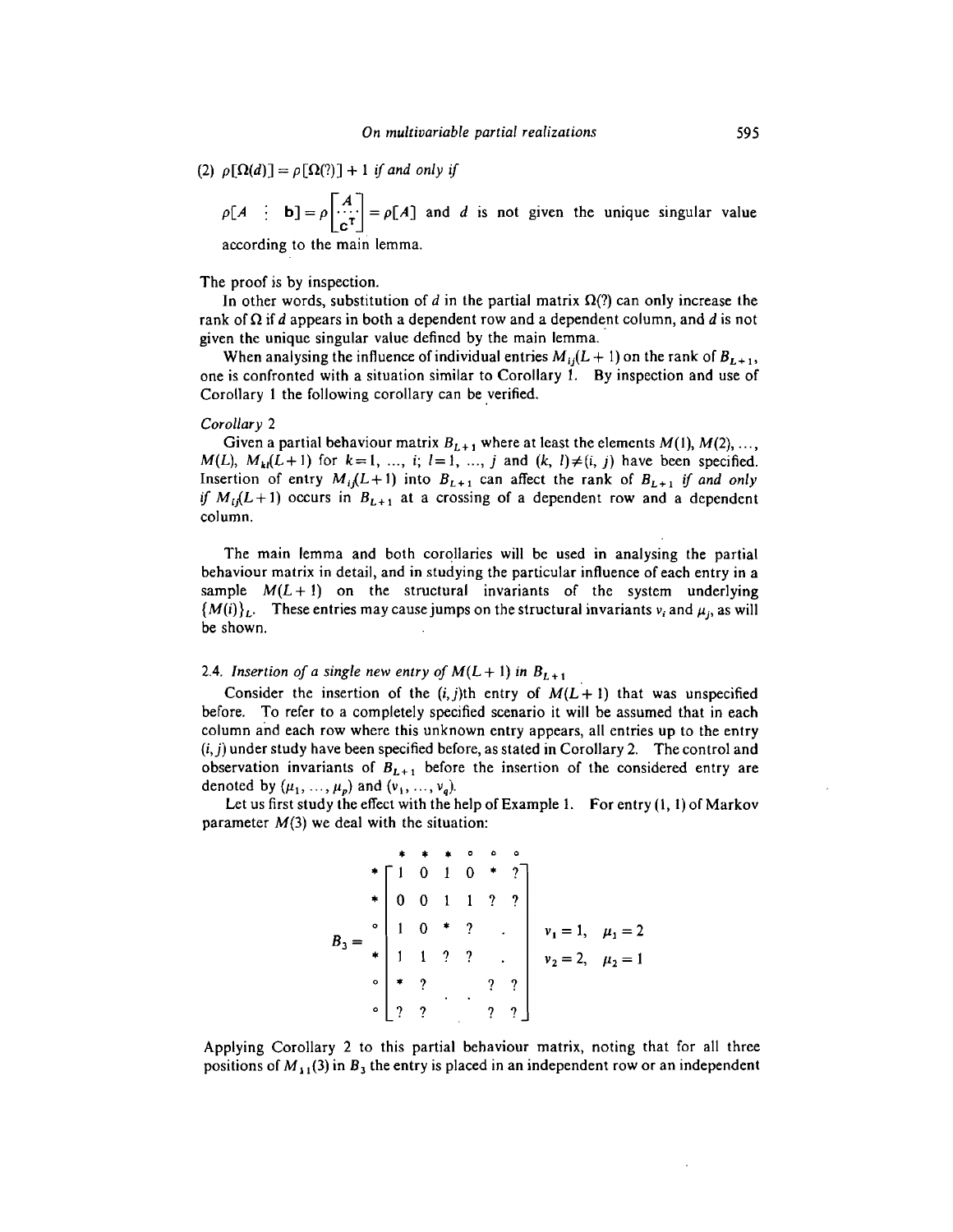column, it follows that no value of  $M_{1,1}(3)$  exists that can affect the structure of  $B_3$ . Therefore this entry can freely be chosen and is not fixed by  $M(1)$ ,  $M(2)$  and the requirement of an extension with minimal dimension.  $M_{1,1}(3)$  can be considered as a free parameter. Let us indicate this with ' $\times$ ' and continue to study  $M_{12}(3)$ :

$$
B_3 = \begin{pmatrix} * & * & * & * & \circ & \circ & \circ \\ 1 & 0 & 1 & 0 & \times & * \\ 0 & 0 & 1 & 1 & ? & ? \\ 1 & 0 & \times & * & . & . \\ 1 & 1 & ? & ? & . & . \\ \circ & \times & * & . & . & ? & ? \\ 0 & ? & ? & . & . & ? & ? \end{pmatrix} \quad v_1 = 1, \quad \mu_1 = 2
$$

In this partial matrix at position **(3,4)** a dependent row and column meet at the unknown entry; therefore by Corollary 1 this entry is uniquely determined if one is to avoid affecting the structure. If  $M_{12}(3)$  is inserted and is not equal to this unique singular value, the third row and the fourth column of  $B<sub>3</sub>$  will become independent and the structure indices  $v_1$  and  $\mu_2$ , and rank  $B_3$  will increase by 1. Similarly it can be derived that both entries  $M_{21}(3)$  and  $M_{22}(3)$  cannot affect the structure.

It has to be noted that an entry of Markov parameter  $M(L + 1)$  appears  $L + 1$ times in the partial behaviour matrix  $B_{L+1}$ . Several times this entry may appear on intersections of dependent rows and columns. On each crossing then, a unique value is specified by the main lemma that will not affect the structure of  $B_{L+1}$ <sup>†</sup>. These values are the same for all different positions in  $B_{L+1}$ . This can be proved by contradiction, inspecting dependence and independence of rows and columns in  $B_{L+1}$ .

The results pointed out in the example above can be extended to the general case. The entry  $M_{ii}(L+1)$  appears  $L+1$  times in the partial behaviour matrix. Suppose that among these positions there are **1** positions at crossings of dependent rows and dependent columns. If  $M_{ij}(L+1)$  is given a value conflicting the main lemma, then with Corollary 2 the *l* mentioned positions in  $B_{L+1}$  will change dependent rows/columns into independent rows/columns. This means that after insertion of this value of  $M_{ij}(L+1)$ ,  $v_i$  and  $\mu_j$  will jump to  $v_i + l$  and  $\mu_j + l$ , respectively. As a result the minimal dimension  $n$  of the partial realization, i.e. the rank of  $B_{L+1}$ , will also increase by *l*.

After this analysis of the influence of new entries, we may formally state the result as follows. Consider two sets of integers

$$
S_c^j = \{\mu_j p + j, (\mu_j + 1)p + j, ..., Lp + j\}
$$
 (10)

$$
S_t^i = \{v_i q + i, (v_i + 1)q + i, ..., Lq + i\}
$$
\n(11)

**(Si** indicating the dependent columns in block position *j* and Si indicating the dependent rows in block position i) and the set of ordered pairs of integers given by

$$
S_{ij}^{(L+1)} = \{(i, Lp+j), (q+i, (L-1)p+j), ..., (Lq+i, j)\}\
$$
 (12)

i.e. the positions of the considered entry  $M_{ij}(L+1)$  in the partial behaviour matrix.

Formally the main lemma cannot be applied in the case this situation occurs in the first column or the first row of  $B_{L+1}$ . In that case the unique value is given by zero, as can easily be verified.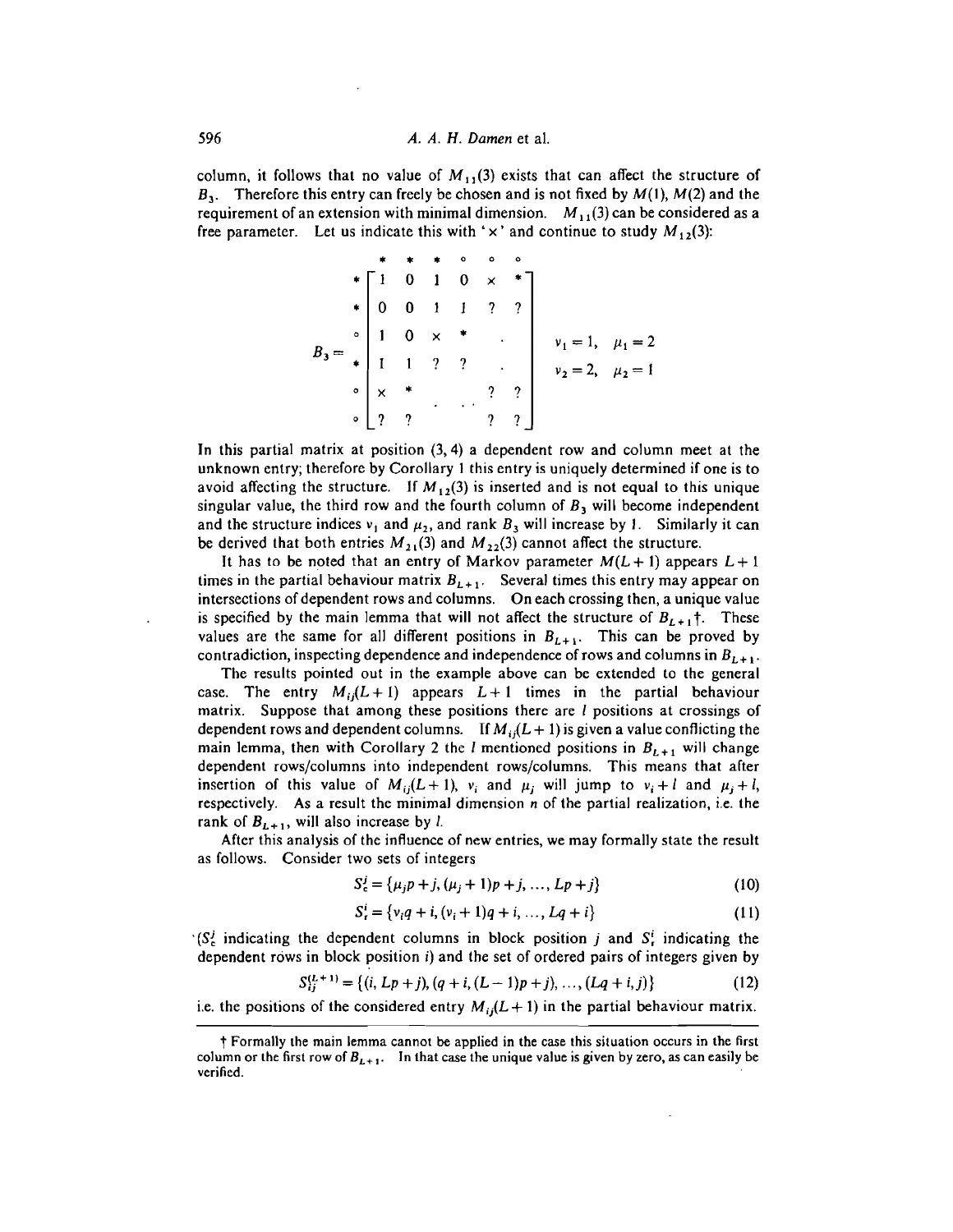*Result* 

The insertion of  $M_{i,j}(L+1)$  in  $B_{L+1}$  does not modify the integers  $v_k$  for  $k \neq i$  and  $\mu_k$ for  $h \neq j$ . The jump of  $v_i$  and  $\mu_j$  is given by zero or by the number of elements of the set  $Q_{ij}^{(L+1)} = S_{ij}^{(L+1)} \cap (S_r^i \times S_c^j)$ . When  $Q_{ij}^{(L+1)}$  is not empty there exists one and only one value for the considered entry which leads to a zero jump. Every other vafue increases the rank of  $B_{L+1}$  by the number of elements of the set  $Q_{ij}^{(L+1)}$ . According to the given definition of structure for a partial behaviour matrix, the considered increase in rank  $B_{L+1}$  due to  $M_{ij}(L+1)$  will be entirely observed in the invariants  $v_i$  and  $\mu_j$  and not in any other invariant.

*Example 2* 

Consider the sequence

$$
M(1) = \begin{bmatrix} 1 & 0 \\ 0 & 0 \\ 0 & 0 \end{bmatrix}, \quad M(2) = \begin{bmatrix} 0 & 0 \\ 0 & 0 \\ 0 & 1 \end{bmatrix}, \quad M(3) = \begin{bmatrix} 0 & 0 \\ * & ? \\ ? & ? \end{bmatrix}
$$

The partial behaviour matrix *B,* becomes

and the insertion of  $M_{2,1}(3)$  is considered. Leaving this entry undetermined, the rank of the partial behaviour matrix  $B_3$  is 3 while its structure is given by  $v_1 = 1$ ,  $v_2 = 0$ ,  $v_3 = 2, \mu_1 = 1, \mu_2 = 2.$  Thus it follows that

$$
S_c^2 = \{2, 5, 8\}, \quad S_c^1 = \{3, 5\} \tag{14}
$$

$$
S_{21}^{(3)} = \{(2, 5), (5, 3), (8, 1)\}\tag{15}
$$

$$
Q_{21}^{(3)} = S_{21}^{(3)} \cap \{(2, 3), (2, 5), (5, 3), (5, 5), (8, 3), (8, 5)\}\
$$

$$
= \{(2, 5), (5, 3)\}\
$$
(16)

Thus the jump of rank  $B_3$ ,  $\mu_2$  and  $\nu_1$  is 2 when the (2, 1)th entry of  $M(3)$  is generic and zero when it assumes the singular value (0 in this case) in correspondence with the main lemma.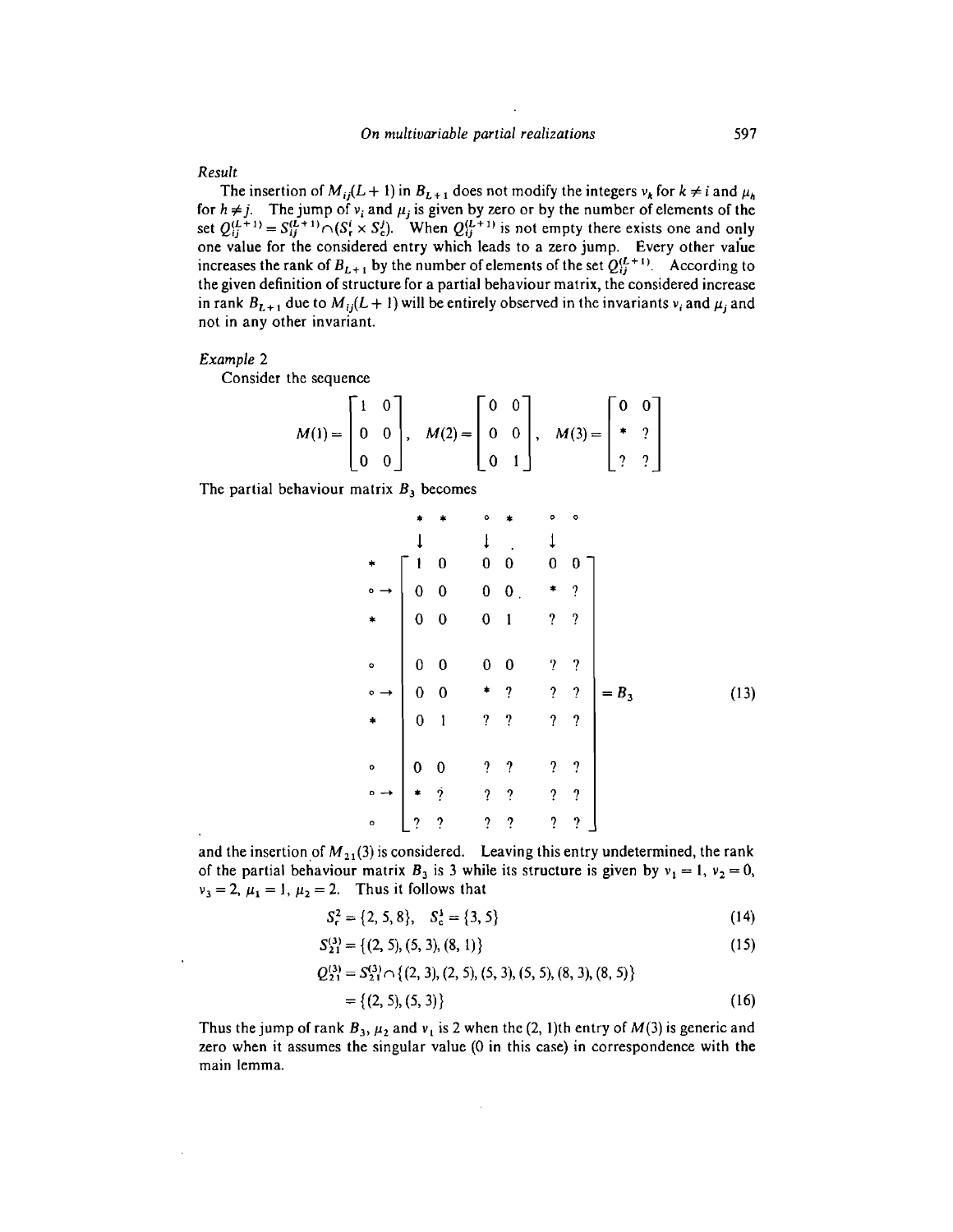Now it has been shown that the control and observation invariants of a partial behaviour matrix play a fundamental role in the description of the dynamical behaviour of formal power series. These invariants play a fundamental role also in the description of input-output and state-space models belonging to canonical classes with respect to given equivalence relations (Beghelli and Guidorzi 1976, Guidorzi 1979, 1981). In the next section a partial realization algorithm based on the use of multi-companion canonical forms is presented.

### **3.** A partial realization algorithm in multi-companion canonical form

**A** complete description regarding this approach and also considerations regarding the selection of stable models in the family of possible ones can be found in Roman and Bullock (1975). The considered realization algorithm can be based either on the information carried by the control invariants or on the information carried by the observation invariants; dual models are obtained following this method. The control invariants of the partial behaviour matrix will be considered.

Consider a partial behaviour matrix  $B_L$  whose control invariants  $\mu_1, \ldots, \mu_p$  are assumed to be non-zero. A minimal partial realization  $(F, G, H)$  of  $B_L$  in a multicompanion canonical form can be obtained by means of the following steps.

### *Step* **1**

Construct the input distribution matrix G by means of the first,  $(\mu_1 + 1)$ th, ..., and  $(\mu_1 + \ldots + \mu_{p-1} + 1)$ th column of the identity matrix  $I_n$  where  $n = \mu_1 + \ldots + \mu_p$ .

$$
G = \begin{bmatrix} 1 & 0 & \dots & 0 \\ 0 & 0 & & 0 \\ \vdots & \vdots & & \vdots \\ 0 & & & \vdots \\ \vdots & & & \vdots \\ \vdots & & & \vdots \\ \vdots & & & \vdots \\ \vdots & & & \vdots \\ 0 & 0 & \dots & 0 \end{bmatrix} \leftarrow (\mu_1 + 1) \tag{17}
$$

*Step* 2

Denote with  $M^{k}(i)$  the kth column of the coefficient matrix  $M(i)$ . Then construct the output distribution matrix **H** as follows

$$
H = [M1(1) M1(2) ... M1(\mu1) ... Mp(1) Mp(2) ... Mp(\mup)]
$$
 (18)

*Step* **3** 

Denote with  $B_L^k$  the kth column of  $B_L$ . Construct then the dynamical matrix F as follows

$$
F = [F_{ij}] \quad (i, j = 1, ..., p) \tag{19 a}
$$

$$
F_{jj} = \begin{bmatrix} 0 & \cdots & \cdots & \cdots & 0 & \cdots & a_{jj1} \\ \vdots & \ddots & \ddots & \vdots & \vdots & \vdots & \vdots \\ \varnothing & \ddots & \ddots & \vdots & \vdots & \vdots \\ \varnothing & \ddots & \ddots & \vdots & \vdots & \vdots \\ \vdots & \ddots & \ddots & \vdots & \vdots & \vdots \\ \vdots & \ddots & \ddots & \vdots & \vdots & \vdots \\ \vdots & \ddots & \ddots & \vdots & \vdots & \vdots \\ \vdots & \ddots & \ddots & \vdots & \vdots & \vdots \\ \vdots & \ddots & \ddots & \vdots & \vdots & \vdots \\ \vdots & \ddots & \ddots & \vdots & \vdots & \vdots \\ \vdots & \ddots & \ddots & \vdots & \vdots & \vdots \\ \vdots & \ddots & \ddots & \vdots & \vdots & \vdots \\ \vdots & \ddots & \ddots & \vdots & \vdots & \vdots \\ \vdots & \ddots & \ddots & \vdots & \vdots & \vdots \\ \vdots & \ddots & \ddots & \vdots & \vdots & \vdots \\ \vdots & \ddots & \ddots & \vdots & \vdots & \vdots \\ \vdots & \ddots & \ddots & \vdots & \vdots & \vdots \\ \vdots & \ddots & \ddots & \vdots & \vdots & \vdots \\ \vdots & \ddots & \ddots & \vdots & \vdots & \vdots \\ \vdots & \ddots & \ddots & \vdots & \vdots & \vdots \\ \vdots & \ddots & \ddots & \vdots & \vdots & \vdots \\ \vdots & \ddots & \ddots & \vdots & \vdots & \vdots \\ \vdots & \ddots & \ddots & \vdots & \vdots & \vdots \\ \vdots & \ddots & \ddots & \vdots & \vdots & \vdots \\ \vdots & \ddots & \ddots & \vdots & \vdots & \vdots \\ \vdots & \ddots & \ddots & \vdots & \vdots & \vdots \\ \vdots & \ddots & \ddots & \vdots & \vdots & \vdots \\ \vdots & \ddots & \ddots & \vdots & \vdots & \vdots \\ \vdots & \ddots & \ddots & \vdots & \vdots & \vdots \\ \vdots & \ddots & \ddots & \vdots & \vdots & \vdots \\ \vdots & \ddots & \ddots & \vdots & \vdots &
$$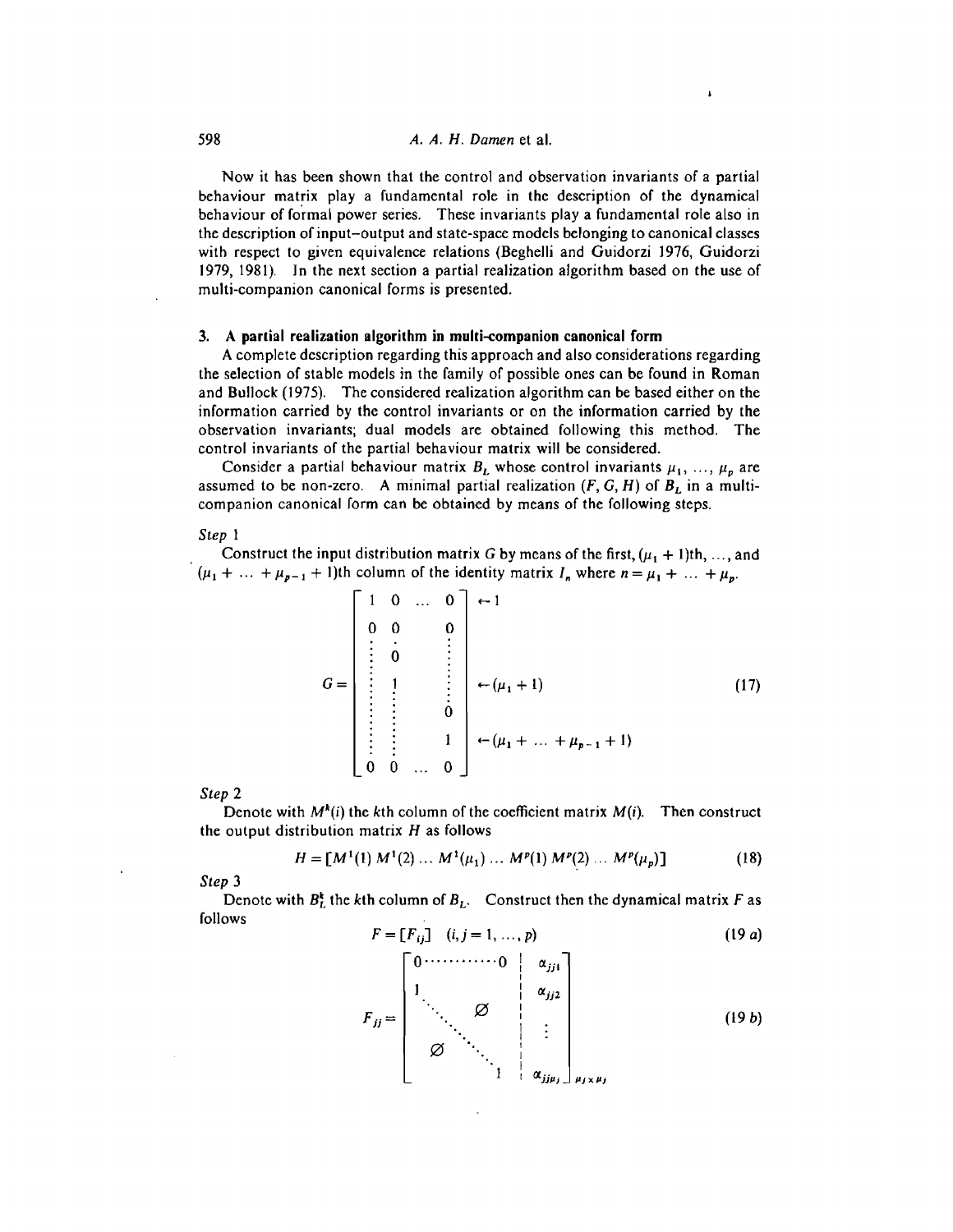

where the scalars

$$
\alpha_{j,j1} \ldots \alpha_{1j\mu_{1j}} \ldots \alpha_{j,j1} \ldots \alpha_{jj\mu_{j}} \ldots \alpha_{pj1} \ldots \alpha_{pj\mu_{pi}} \tag{20}
$$

are selected in order to express the linear dependence of the vector  $B_{\ell}^{p\mu_j+j}$  (if this vector is present in  $B_L$ ) from the previous linearly independent columns of  $B_L$ , i.e.

$$
B_L^{p\mu_j + j} = \alpha_{1j1} B_L^1 + \dots + \alpha_{1j\mu_1j} B_L^{p(\mu_1j - 1) + 1} + \dots + \alpha_{jj1} B_L^j + \dots
$$
  
+ 
$$
\alpha_{jj\mu_j} B_L^{p(\mu_j - 1) + j} + \dots + \alpha_{pj\mu_pj} B_L^{p(\mu_pj - 1) + p}
$$
 (21)

Note that since only independent columns at the left of  $B_L^{p\mu_j+j}$  are considered, the integers  $\mu_{ij}$  assume the following values

$$
\mu_{ij} = \min (\mu_i, \mu_j + 1) \quad \text{for } i < j \}
$$
\n
$$
\mu_{ij} = \min (\mu_i, \mu_j) \qquad \text{for } i > j \}
$$
\n
$$
(22)
$$

If the vector  $B_L^{p\mu_j+j}$  does not belong to  $B_L$  then all the scalars (20) can take arbitrary values. Note, however, that also when relation **(21)** must be satisfied, some degrees of freedom can remain if, for example, the number of defined entries in  $B_L^{p\mu_j+j}$  is lower than the number of independent vectors of  $B_L$  at its left.

### *Proof*

The property of the obtained triple  $(F, G, H)$  to realize  $B<sub>L</sub>$  can be easily verified considering that, by construction,  $[HF^{k-1}G]^j = M^j(k)$  for  $k = 1, ..., \mu_j$  and that condition (21), because of the block Hankel structure of  $B_L$ , assures the fulfilment of the previous condition for  $k = \mu_j + 1, ..., L$ .

*Example* **3** 

The canonical partial realization of the sequence

$$
M(1) = \begin{bmatrix} 1 & 0 \\ 0 & 0 \\ 0 & 0 \end{bmatrix}, \quad M(2) = \begin{bmatrix} 0 & 0 \\ 0 & 0 \\ 0 & 1 \end{bmatrix}, \quad M(3) = \begin{bmatrix} 0 & 0 \\ 1 & 0 \\ 2 & 3 \end{bmatrix}
$$

is considered. The control invariants of  $B_3$  are, in this case,  $\mu_1 = 3$  and  $\mu_2 = 2$ .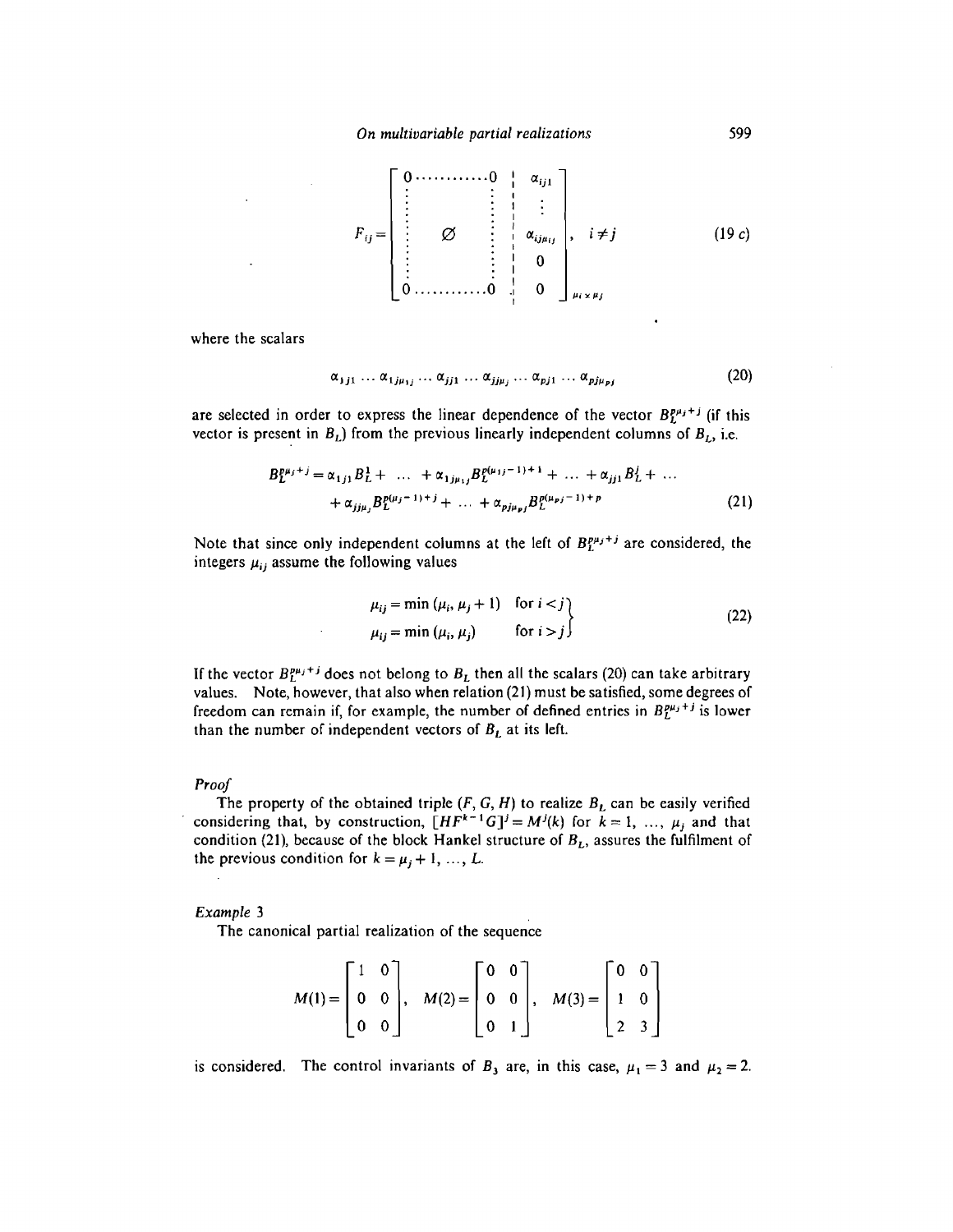|         |                      |                |              |                         |              |                     | ٥        | $\circ$<br>۰                  |                                    |
|---------|----------------------|----------------|--------------|-------------------------|--------------|---------------------|----------|-------------------------------|------------------------------------|
|         | ۰                    | 1              | 0            | 0                       | 0            | 0                   | 0        | ?<br>?                        |                                    |
|         | $\bullet$            | 0              | 0            | 0                       | $\bf{0}$     | $\mathbf i$         | 0        | ?<br>?                        | $\mu_1 = 3$                        |
|         | ż.                   | $\bf{0}$       | $\bf{0}$     | $\mathbf 0$             | $\mathbf{1}$ | $\mathbf{2}$        | 3        | ?<br>$\mathcal{P}$            | $\mu_2 = 2$                        |
|         | $\ddot{\circ}$       | $\bf{0}$       | 0            | 0                       | 0            | ?                   | ?        |                               | -1<br>$v_1$                        |
|         | ÷                    | $\bf{0}$       | 0            | $\mathbf{I}$            | $\bf{0}$     | ?                   | ?        |                               | $\overline{\mathbf{c}}$<br>$v_2 =$ |
|         | ۰                    | $\bf{0}$       | $\mathbf{I}$ | $\overline{\mathbf{c}}$ | $\mathbf{3}$ | ?                   | ?        |                               | $v_3 = 2$                          |
| $B_4 =$ |                      |                |              |                         |              |                     |          |                               |                                    |
|         | $\ddot{\phantom{0}}$ | $\mathbf 0$    | 0            | ?                       | ŗ            | ?                   | ?        |                               |                                    |
|         | ō                    | $\mathbf{I}$   | 0            | ?                       | ?            | $\boldsymbol{\eta}$ | $\gamma$ |                               |                                    |
|         | $\bullet$            | $\overline{c}$ | 3            | ?                       | ?            | ?                   | ?        |                               |                                    |
|         | $\circ$              | ?              | $\gamma$     |                         |              |                     |          | ?<br>?                        |                                    |
|         | $\bullet$            | ?              | $\gamma$     |                         |              |                     |          | ?<br>$\overline{\mathcal{L}}$ |                                    |
|         | ۰                    | ?              | ?            |                         |              |                     |          | ?<br>?                        |                                    |

Thus the order of the associated minimal partial realization is  $n = 5$ .

**Step I** 

 $\bar{z}$ 

**The input distribution matrix is given by** 

$$
G = \begin{bmatrix} 1 & 0 \\ 0 & 0 \\ 0 & 0 \\ 0 & 1 \\ 0 & 0 \end{bmatrix}
$$

**Step** 2

**The output distribution matrix is given by** 

| $H = \left[ \begin{array}{cccccc} 1 & 0 & 0 & 0 & 0 \\ 0 & 0 & 1 & 0 & 0 \\ 0 & 0 & 2 & 0 & 1 \end{array} \right]$ |  |  |  |
|--------------------------------------------------------------------------------------------------------------------|--|--|--|
|                                                                                                                    |  |  |  |
|                                                                                                                    |  |  |  |

**Step 3** 

**The dynamical matrix F is of the type** 

| 0  |   | $0 \alpha_{111}$ |    | $0 \alpha_{121}$ |  |
|----|---|------------------|----|------------------|--|
| 1  |   | $\alpha_{112}$   | 0. | $\alpha_{122}$   |  |
| 0. |   | 1 $\alpha_{113}$ |    | $\alpha_{123}$   |  |
|    |   |                  |    |                  |  |
| 0  | 0 | $\alpha_{211}$   | 0  | $\alpha_{221}$   |  |
|    | 0 | $\alpha_{212}$   |    | $\alpha_{222}$   |  |

ä,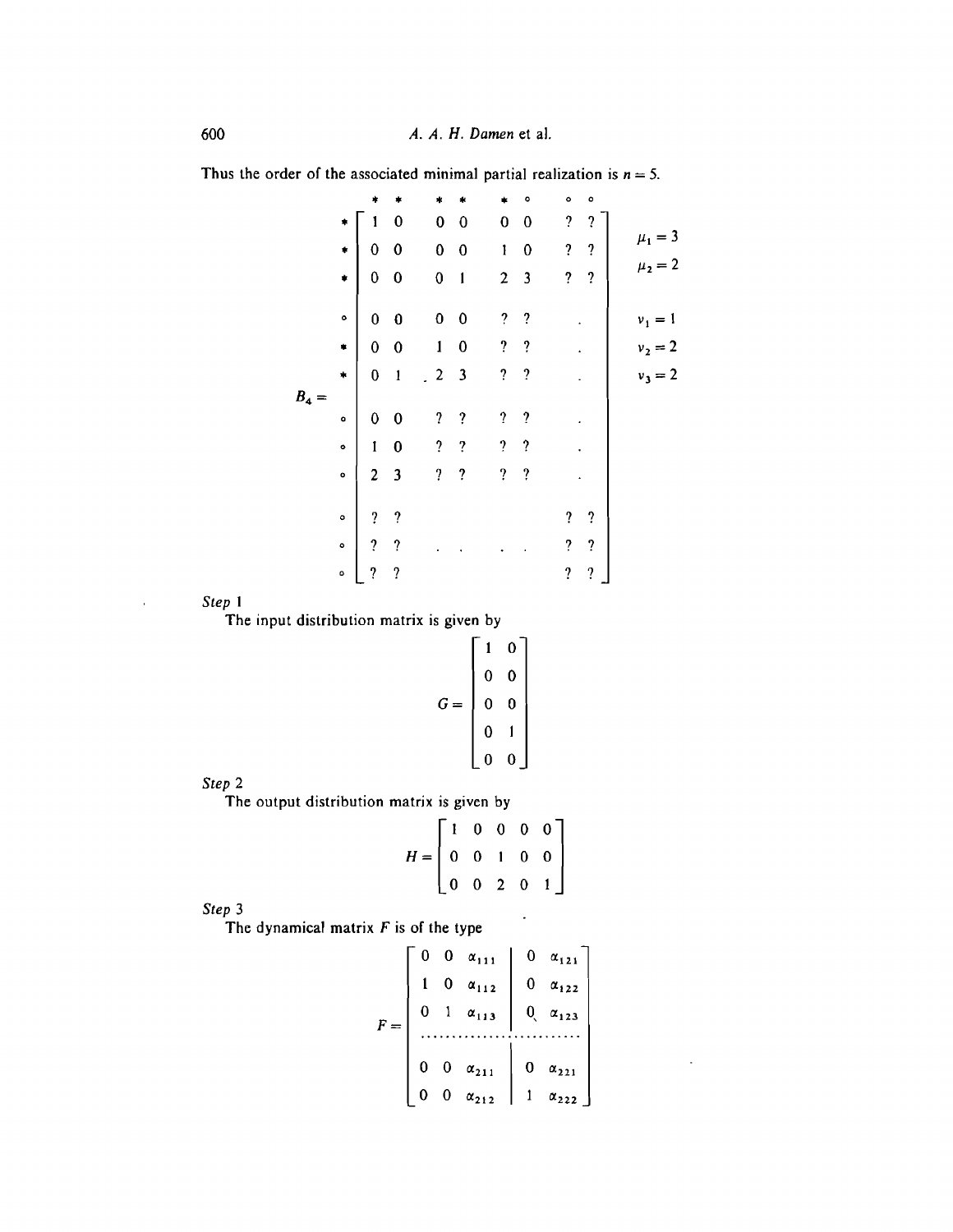The scalars  $[\alpha_{111} \alpha_{112} \alpha_{113} \alpha_{211} \alpha_{212}]$  and  $[\alpha_{121} \alpha_{122} \alpha_{123} \alpha_{221} \alpha_{222}]$  must be selected in order to express the linear dependence of the vectors  $B_4^{\prime}$  and  $B_4^{\circ}$  from previous independent vectors in the matrix  $B_4$ . Since the vector  $B_4^7$  does not belong to  $B_3$  the scalars  $[\alpha_{111} \alpha_{112} \alpha_{113} \alpha_{211} \alpha_{212}]$  can be arbitrary. The vector  $B_4^6$ , on the contrary, is the sixth vector in  $B_3$ .

Since only the first three entries of  $B_4^6$  are defined, the selection of the scalars  $[\alpha_{12}, \alpha_{12}, \alpha_{12}, \alpha_{22}, \alpha_{22}]$  must be such to satisfy the relation

$$
\begin{bmatrix} 0 \\ 0 \\ 3 \end{bmatrix} = \alpha_{121} \begin{bmatrix} 1 \\ 0 \\ 0 \end{bmatrix} + \alpha_{122} \begin{bmatrix} 0 \\ 0 \\ 0 \end{bmatrix} + \alpha_{123} \begin{bmatrix} 0 \\ 1 \\ 2 \end{bmatrix} + \alpha_{221} \begin{bmatrix} 0 \\ 0 \\ 0 \end{bmatrix} + \alpha_{222} \begin{bmatrix} 0 \\ 0 \\ 1 \end{bmatrix}
$$

The following values are thus obtained

$$
\alpha_{121} = 0, \quad \alpha_{221} = \text{arbitrary}
$$
  
\n
$$
\alpha_{122} = \text{arbitrary}, \quad \alpha_{222} = 3
$$
  
\n
$$
\alpha_{123} = 0
$$

The dynamical matrix  $F$  is thus given by

|   | 0            |   | $\mathsf{x}$ | $\mathbf{0}$ | 0 |  |
|---|--------------|---|--------------|--------------|---|--|
|   | $\mathbf{1}$ | 0 | ×            | 0            | × |  |
|   | 0            |   | ×            | 0            | 0 |  |
| = |              |   |              |              |   |  |
|   | 0            | 0 | ×            | 0            |   |  |
|   |              |   |              |              |   |  |

where the elements denoted by 'x' are arbitrary entries.

If we had taken the observation invariants, we would have obtained:

|       | $\bf{0}$ | $\mathsf{x}$  | $\bf{0}$ | $\mathbf{0}$ | $\bf{0}$ |  |
|-------|----------|---------------|----------|--------------|----------|--|
| $F =$ | 0        | 0<br>$\times$ | ×        | 0<br>×.      | 0<br>0   |  |
|       | 0        | 0             | 0        | 0            |          |  |
|       | 2        | ×             | ×        | ×            |          |  |

where the entries denoted by 'x' are completely arbitrary. The number of arbitrary parameters **(7)** is the same as in the realization performed by means of control invariants.

# *Remark 1*

In the considered partial realization algorithm all the invariants have been assumed different from zero. The case of zero invariants has modest interest and can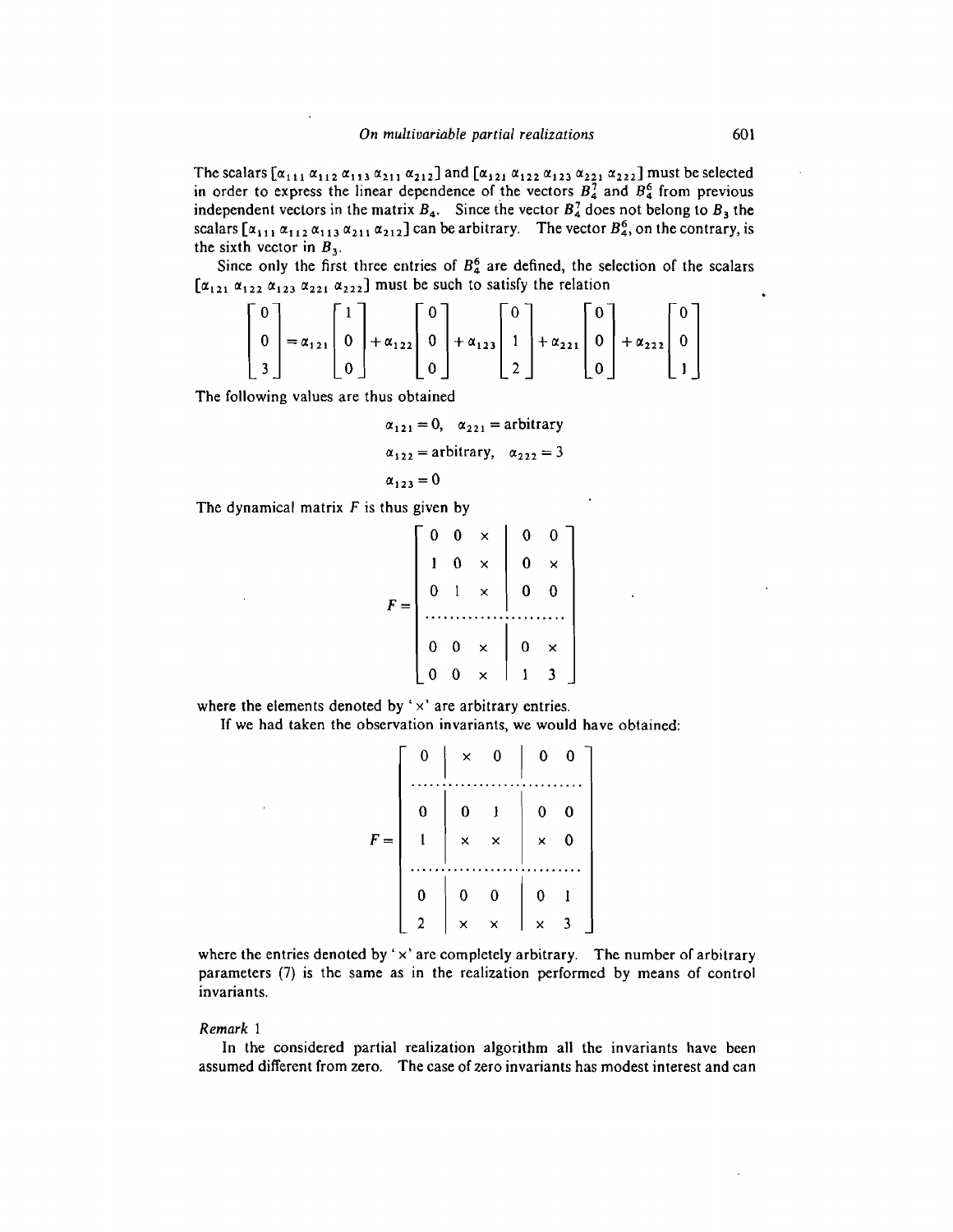be easily treated. In fact, the presence of null invariants indicates that the associated inputs and/or outputs (control and/or observation invariants) of the model (F, *G, H)*  must be assumed linearly dependent from the remaining ones. Thus it is sufficient to avoid the introduction of any dynamics (blocks of F) associated with the considered inputs or outputs. The algebraical links with remaining inputs or outputs can be easily introduced in the matrices G or H.

### *Remark 2*

The conditions leading to *non-unique* minimal partial realizations are very clear in . the proposed algorithm (and in the numerical examples). From an algebraic point of view these conditions correspond to the possibilities of expressing the linear dependence of a vector from a set of non-independent vectors. The canonical forms used, because of their *minimal* parametrization, directly exhibit the various sets of scalars which can be used to solve the previous dependence problem. This responds to aspect **(c)** of the minimal partial realization problem (Definition 1).

## *Remark* **3**

The obtained state-space canonical models completely describe the whole class of minimal partial realizations for a given power series since every other minimal realization can be obtained from these models via the equivalence relation induced by a change of coordinates in the state space.

# **4. Uniqueness of minimal partial realizations; finite generic sequences**

In the previous sections we have shown that by detailed and thus meticulous inspection it is possible to decide whether a unique minimal partial realization exists or not and how to parametrize in the latter case. However, a more general and less detailed, necessary and sufficient condition for uniqueness is not given. For the partial realization, we can find this in the partial realizability criterion, which is a 'reflection of the realizability criterion (3) for sequences of infinite length. For finite length sequences a realization of finite dimension always exists; the following criterion gives the conditions for the uniqueness of the minimal partial realization of the finite sequence  ${M(i)}_L$ .

*Definition 2. Partial realizahility criterion (PRC)* 

There exist positive integers N and *N'* such that:

- $(a)$   $N + N' = L$
- (b)  $\rho H[N', N] = \rho H[N' + 1, N] = \rho H[N', N + 1] (= n)$

Note that  $\rho H[N', N]$  is the rank of the Hankel matrix of size  $qN' \times pN$  whose elements belong to  ${M(i)}_{L-1}$ .

If the partial realizability criterion is fulfilled the Ho-Kalman algorithm can be applied (Ho and Kalman 1966) leading to a realization. It is easy to prove that this realization is minimal and moreover that there exists only one such realization (see Tether (1970) and/or Appendix 2). Moreover it is proved in Appendix 2 that if the PRC is not satisfied, a unique MPR does not exist, where this necessity has not been proved before. Consequently the following theorem holds.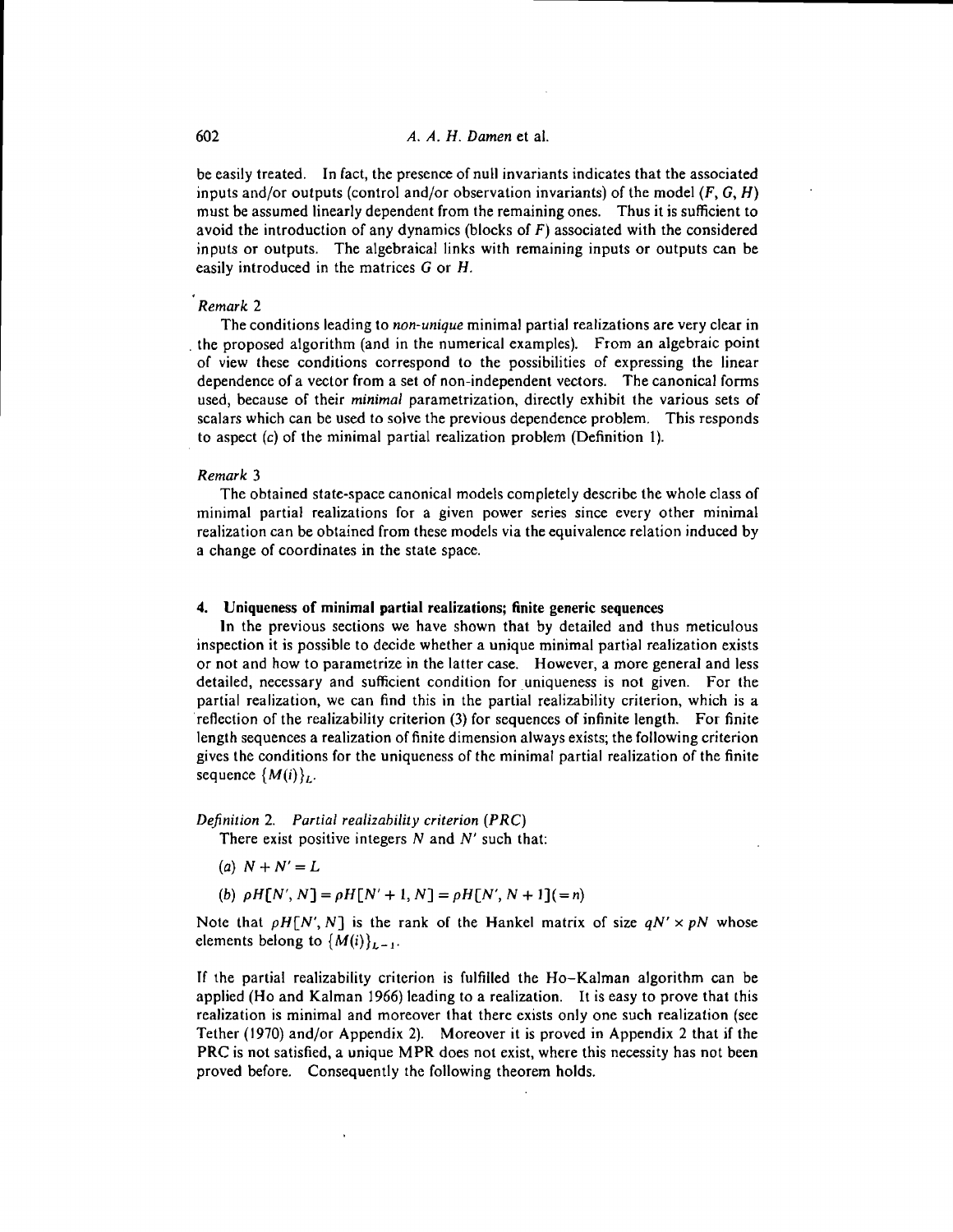Theorem 1

A finite sequence  ${M(i)}_L$  has a unique minimal partial realization if and only if the partial realizability criterion is fulfilled.

We will now work out an example, illustrating the effect of this criterion.

# Example 4

Let  ${M(i)}$  be the Markov parameters of a single-input single-output system (SISO), which consists of two delay lines of 1 and *5* samples:

$$
\{M(i)\}=1,\,0,\,0,\,0,\,1,\,0,\,0\,\ldots
$$

The infinite Hankel matrix is then given by

|  |  |  | $1 \t0 \t0 \t0 \t1 \t0 \t0 \t0 \t0 \t0 \t \ldots$ |  |  |  |  |
|--|--|--|---------------------------------------------------|--|--|--|--|
|  |  |  | 0 0 0 1 0 0 0 0 0 0                               |  |  |  |  |
|  |  |  | 0 0 1 0 0 0 0 0 0 0                               |  |  |  |  |
|  |  |  | 0 1 0 0 0 0 0 0 0 0                               |  |  |  |  |
|  |  |  | 1 0 0 0 0 0 0 0 0 0                               |  |  |  |  |
|  |  |  | 0 0 0 0 0 0 0 0 0 0                               |  |  |  |  |
|  |  |  | $0$ 0 0 0 0 0 0 0 0 0                             |  |  |  |  |
|  |  |  | 0 0 0 0 0 0 0 0 0                                 |  |  |  |  |
|  |  |  |                                                   |  |  |  |  |

and it is easy to show that:

For  $2 \le L \le 4$ ,

- (i) the rank will be 1;
- (ii) the PRC is satisfied for all *N*, *N'* where  $N + N' = L$ ;
- (iii) there is a unique MPR with transfer function  $z^{-1}$  and, for example,  $F = 0$ ,  $G=H=1$ .

For  $5 \le L \le 7$ ,

- (i) the rank **n** will be *4;*
- (ii) the PRC is not satisfied for any N, N' where  $N + N' = L$ , for  $N, N' \ge 4$  will require  $L \ge 8$ ;
- (iii) there is not a unique MPR.

For  $L = 8$ ,

- (i) the rank n equals *4;*
- (ii) the PRC is fulfilled for  $N = N' = 4$ ;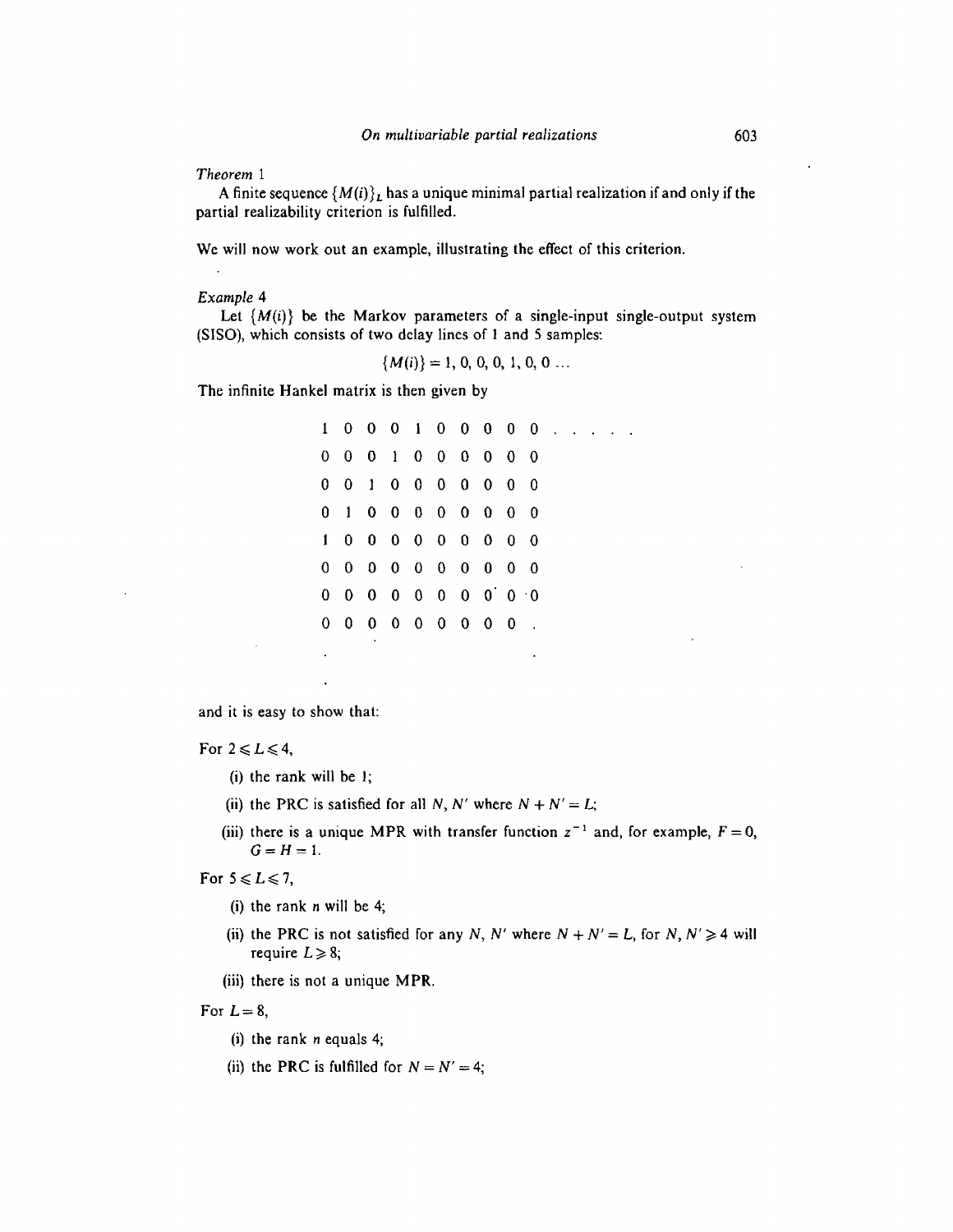(iii) there is a unique **MPR** with transfer function

$$
z^{-1} + z^{-5} + z^{-9} + \dots = z^{3}/(z^{4} - 1)
$$
  
for example,  $H = \begin{bmatrix} 1 & 0 & 0 & 0 \ 1 & 0 & 0 & 0 \ 0 & 0 & 1 & 0 \ 0 & 0 & 0 & 1 \ 1 & 0 & 0 & 0 \end{bmatrix}$ ,  $G = \begin{bmatrix} 1 \ 0 \ 0 \ 0 \ 0 \end{bmatrix}$ 

For  $L = 9$ ,

- (i) the rank **n** equals 5;
- (ii) the PRC is not satisfied for any N, N' where  $N + N' = L$ , for N, N'  $\ge 5$  will require  $L \ge 10$ ;
- (iii) there is not a unique **MPR.**

For  $L \ge 10$ ,

- (i) the rank **n** equals 5;
- (ii) the PRC is satisfied for  $N \ge 5$ ,  $N' \ge 5$  and  $N + N' = L$ ;
- (iii) there exists a unique MPR with transfer function  $z^{-1} + z^{-5} = (z^4 + 1)/z^5$ , for example

| $F =$ |              |  |                                                                                                                                       | $G = \begin{bmatrix} 0 \\ 0 \end{bmatrix}$ |  |
|-------|--------------|--|---------------------------------------------------------------------------------------------------------------------------------------|--------------------------------------------|--|
|       |              |  |                                                                                                                                       |                                            |  |
|       |              |  | $\begin{bmatrix} 0 & 1 & 0 & 0 & 0 \\ 0 & 0 & 1 & 0 & 0 \\ 0 & 0 & 0 & 1 & 0 \\ 0 & 0 & 0 & 0 & 1 \\ 0 & 0 & 0 & 0 & 0 \end{bmatrix}$ |                                            |  |
|       | $\mathbf{a}$ |  |                                                                                                                                       |                                            |  |

$$
H = \begin{bmatrix} 1 & 0 & 0 & 0 & 0 \end{bmatrix}
$$

Formally the necessary and sufficient condition for a unique **MPR** is stated by the **PRC.** In practice this criterion shows two disadvantages:

- (1) It is a rank test on at least three different matrices, which implies quite a lot of work. We say 'at least' as we do not know  $N$  and  $N'$  beforehand, which could fulfil PRC. Therefore we have to check all possible pairs  $(N, N')$  as long as no pair is found that satisfies the **PRC.**
- (2) **A** rank test becomes rather indefinite when it concerns inaccurate data.

In cases where one is dealing with data which is not disturbed by noise, the second disadvantage may be overcome, but numerical (truncational) errors may still be troublesome. **If** we are dealing with noisy data, the exact minimal partial realization will be of a high dimension and will also incorporate the noise contribution. We will now show that the partial realizability criterion can be substantially simplified for such 'noisy sequences'. **A** 'noisy sequence' will be defined to belong to the following class of sequences: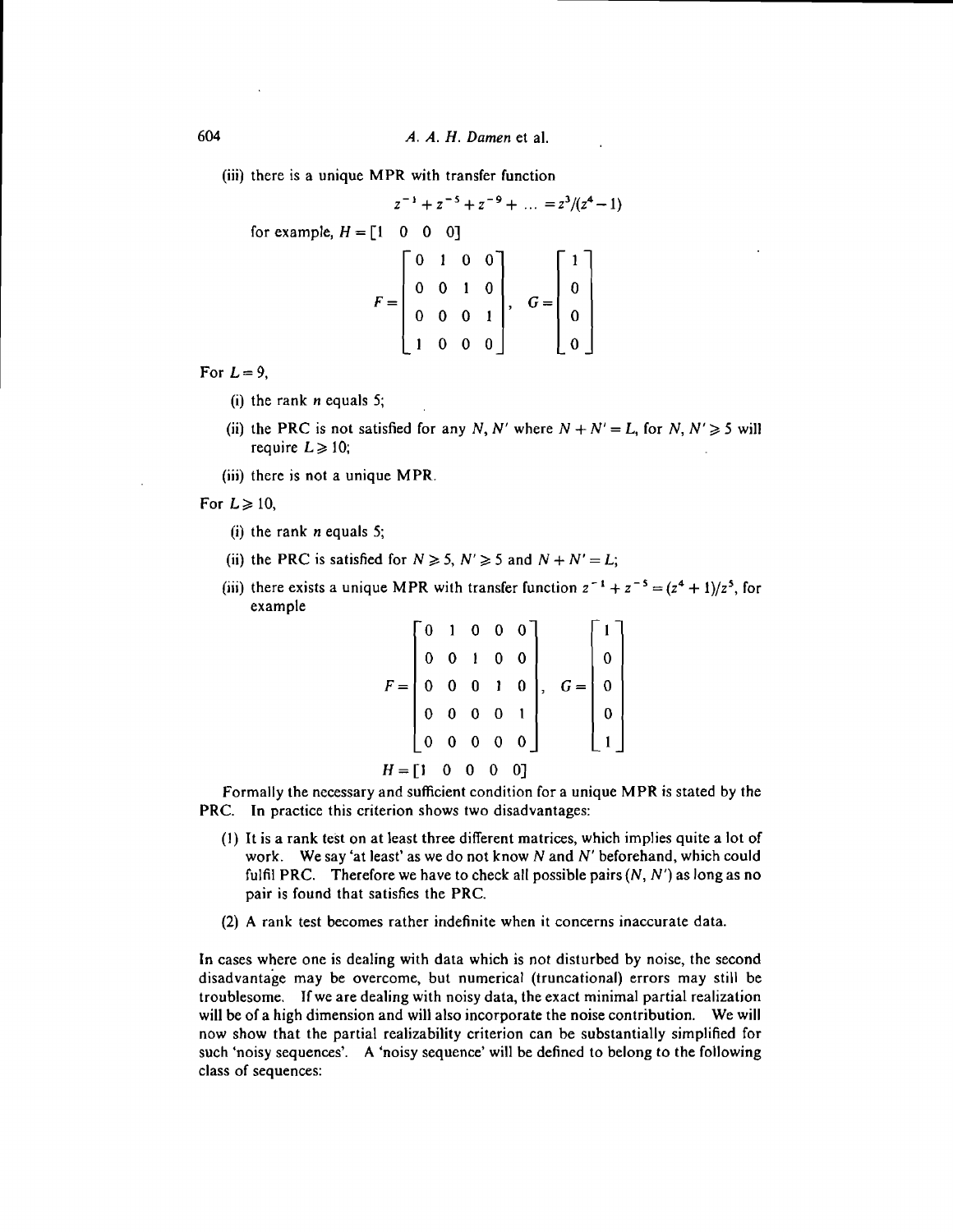# *Dejnition* **3.** *Finite generic sequence (FGS)*

A finite generic sequence  $\{\tilde{M}(i)\}_{i,j}$  is a sequence of L  $(q \times p)$  matrices for which *every* Hankel matrix constructed from this sequence has full rank.

# *Comment*

In practice it concerns a sequence of stochastic data. Only in the exceptional case of certain deterministic (particular, singular) sequences, dependences may appear among the rows (or columns) of the Hankel matrices concerned. Consequently the probability is one that a random sequence will be an FGS.

Because of the special properties of a FGS, a concrete statement can be made with respect to the minimal dimension of the corresponding partial realization, reflected in the next theorem.

## *Theorem* 2

The minimal dimension  $\tilde{n}$  of a finite generic sequence is the rank of the partial behaviour matrix and equals the dimension of the biggest square submatrix of known elements.

The verification of this theorem is easy and will be left to the reader.

The biggest square submatrix of  $B_L$  has to contain either an integer number of block rows or an integer number of block columns or both. Based on this statement and on Theorem 2 an expression for the minimal dimension **fi** can be derived

$$
\tilde{n} = \max \left\{ q \text{ entier} \left[ (L+1) \frac{p}{p+q} \right], p \text{ entier} \left[ (L+1) \frac{q}{p+q} \right] \right\}
$$
(23)

(for derivation see Appendix 3).

For a finite generic sequence the partial realizability criterion cannot be satisfied by linear dependence between the elements in the rows/columns in the Hankel matrix; the stochastic nature of the sequence will prevent this. Therefore the only situation in which the PRC can be satisfied, is when the rank of an enlarged Hankel matrix cannot increase because it is restricted by the smallest dimension of H. This result is stated in the next lemma.

#### *Lemma* 2

For a finite generic sequence the partial realizability criterion is satisfied ifand *only*  if there exist integers N', N such that  $N' + N = L$  and  $H[N', N]$  is a square matrix.

The proof of this lemma is given in Appendix 4. If the condition mentioned in this lemma is fulfilled, the rank of the square Hankel matrix will equal the minimal dimension **n'** of the finite generic sequence.

The results above give us instruments for developing a very concrete and manageable criterion for the uniqueness of a minimal partial realization of an **FGS.** 

#### *Theorem* 3

**A** finite generic sequence has a unique minimal partial realization **if** *and only* i/

$$
L = \frac{a(p+q)}{k} \tag{24}
$$

where  $a \in N^+$  and k is the greatest common divisor (GCD) of  $(p, q)$ .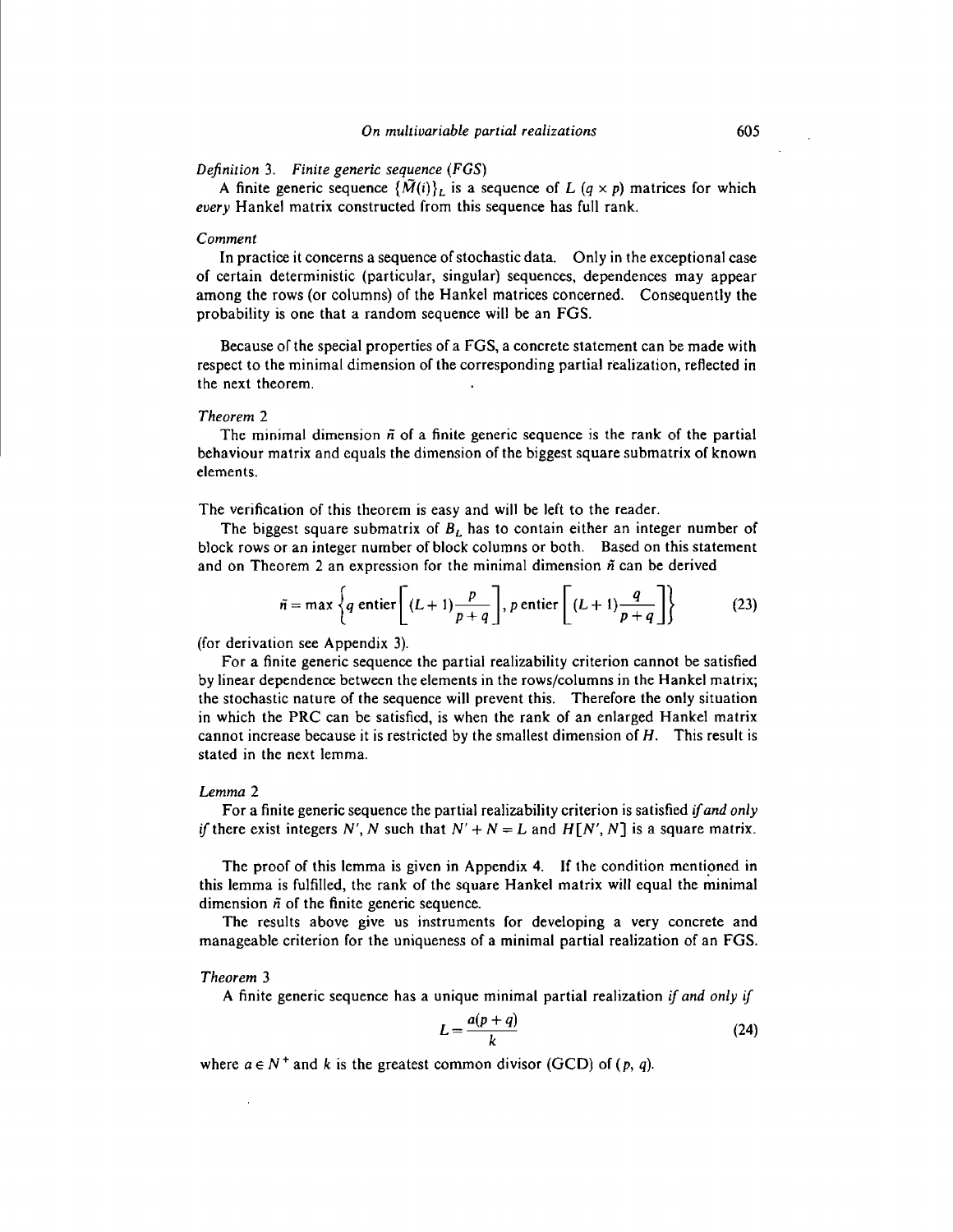*Proof* 

In Theorem 1 it has been proved that the PRC is a necessary and sufficient condition for the existence of a unique **MPR** which, of course, also holds for an **FGS.** 

According to Lemma 2, the fulfilment of the **PRC** is equivalent to the existence of a square Hankel matrix of size  $qN' \times pN$ . Consequently this is true if and only if

$$
\begin{cases}\nL = N' + N \\
N'q = Np = \tilde{n} \\
N', N \in N^+\n\end{cases}
$$
\n
$$
\begin{cases}\nN', N \text{ integer} \\
N'q = Np = \tilde{n}\n\end{cases}
$$
\n
$$
\begin{cases}\n\tilde{n} = \frac{apq}{k}, a \in N^+\n\end{cases}
$$
\n
$$
k = \text{GCD of } (p, q)
$$
\n
$$
N' = \frac{ap}{k}, N = \frac{aq}{k}
$$

furthermore  $L = N' + N = a(p+q)/k$ , and as a result

$$
L = \frac{a(p+q)}{k}, \quad \tilde{n} = L \frac{pq}{p+q}
$$

*Comment* 

- (i) This criterion for uniqueness is a very suitable, simply decountable tool.
- (ii) These specific expressions for L and **n'** correspond with the general formulation for  $\tilde{n}$ , as expressed in (23).
- (iii) The rank of the partial behaviour matrix was  $\tilde{n}$ . Consequently the number of degrees of freedom for a state-space description equals  $\tilde{n}(p + q)$ . By putting this equal to the number of elements  $Lpq$  in the FGS  $\{\tilde{M}(i)\}_{i,j}$  the same condition (24) can be derived.

Finally, if, for a finite generic sequence the partial realizability criterion is fulfilled or equivalently L satisfies Theorem 3 the realization can easily be found, for example, by means of the Ho-Kalman algorithm, or the algorithm presented in the previous section. If the PRC is not fulfilled application of a multi-companion realization algorithm will lead to a minimal partial realization with a number of free parameters. These parameters can be given arbitrary values, reflecting the addition of extra matrices  $\overline{M}(i)$  to the given sequence, until L satisfies the uniqueness criterion. Another approach is, of course, to neglect the last part of the data sequence, such that  $L$  satisfies the given condition. However, in this case these neglected matrices will not be realized exactly and therefore the solution to the **MPR**  problem will not be correct in the sense of Definition 1.

## 5. Some considerations of the approximate partial realization problem

In this section we would like to ponder on a realization problem that is strongly connected to the minimal partial realization problem as analysed before. In fact the **MPR** problem can be considered both as a problem of exact modelling of a finite data set, and as an approximation method. The latter interpretation will be actual if a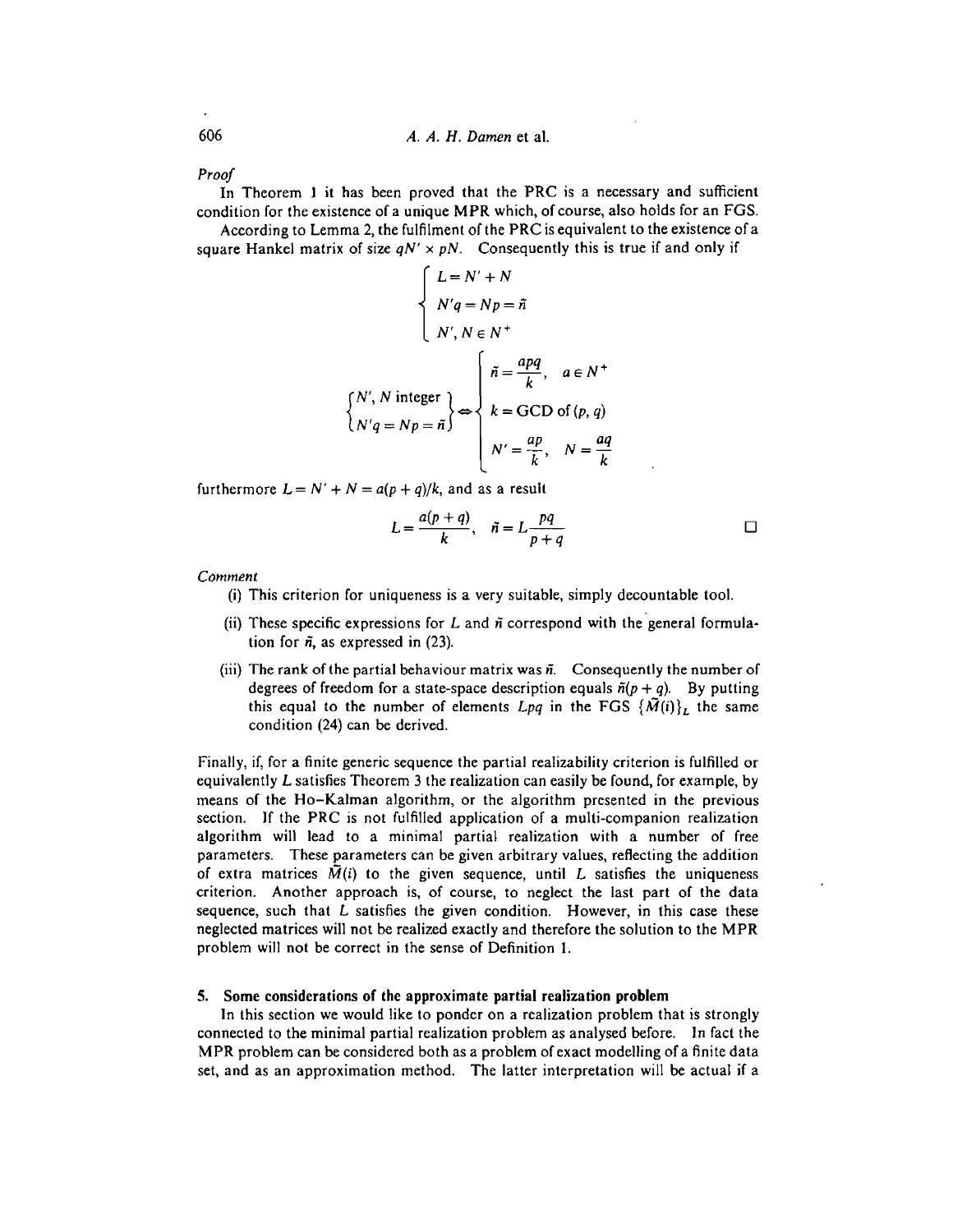restricted part of an available matrix sequence is used to construct  $a$ —low order approximation of the complete sequence.

In the field of system identification, a related problem arises, where one wants to fit the impulse response of a linear system of low dimension to a finite sequence of matrices. This approximate realization problem is met when one has to develop a state-space description of a process, of which a sequence of Markov parameters has been measured or estimated, and where this obtained data consequently is noisecorrupted (see, for example, Damen and Hajdasinski (1982)). Also in the spectral factorization related to the stochastic realization problem one has to deal with this approximate realization (see, for example, van Zee and Bosgra (1979)). **It** also plays a fundamental role when applying dimension reduction in optimal filter design (see, for example, Silvermann and Bettayeb (1980)).

In view of this, and building on Definition 1, that was initiated by Kalman (1979), the approximate partial realization problem can be defined as follows.

## Definition 4. Approximate partial realization problem (APR)

Given a sequence  $\{M(i)\}_{i}$  and the dimension *n* of a corresponding MPR, where  $L \in N^+$  (possibly infinite)

(a) find all realizations of a given dimension  $n_r < n$ , where a prescribed norm is minimized;

*(b)* give the necessary and sufficient conditions under which this approximate realization is unique;

(c) in the case of non-uniqueness, parametrize all APRs.

This problem has turned out to be a difficult one to solve.

The characteristic of uniqueness is still important, though one might expect that this is trivial as  $n < n$ . The following example shows the non-triviality of the uniqueness.

Example 5

Let  ${M(i)}_L = 0, 0, 1$  so  $L = 3, p = q = 1$ 

|                                                      | $\mathbf{u}$ |  |
|------------------------------------------------------|--------------|--|
| $n = \text{rank } B_L = \text{rank }   0 1  ?   = 3$ |              |  |
|                                                      |              |  |

and take  $n_r = 2 < n$ . Such a system  $(n_r = 2)$  may be parametrized as

 $\overline{M}(1) = \beta_1$ ,  $\overline{M}(2) = \beta_2$ ,  $\overline{M}(k) = \alpha_1 \overline{M}(k-1) + \alpha_2 \overline{M}(k-2)$ ,  $k > 2$ 

The prescribed norm can be taken a Frobenius norm on the finite matrix sequence

$$
V = \beta_1^2 + \beta_2^2 + (\alpha_1 \beta_2 + \alpha_2 \beta_1 - 1)
$$

The minimum of this norm is zero, but can not be obtained by finite values for the parameters. Nevertheless the minimum may be approximated in an arbitrarily accurate way by choosing  $\beta_1$  and  $\beta_2$  very small and  $\alpha_1$  and  $\alpha_2$  very big, such that  $\alpha_1 \beta_2 + \alpha_2 \beta_1 = 1$ . So there are infinitely many solutions for  $V = \delta$ , where  $\delta \ll 1$ .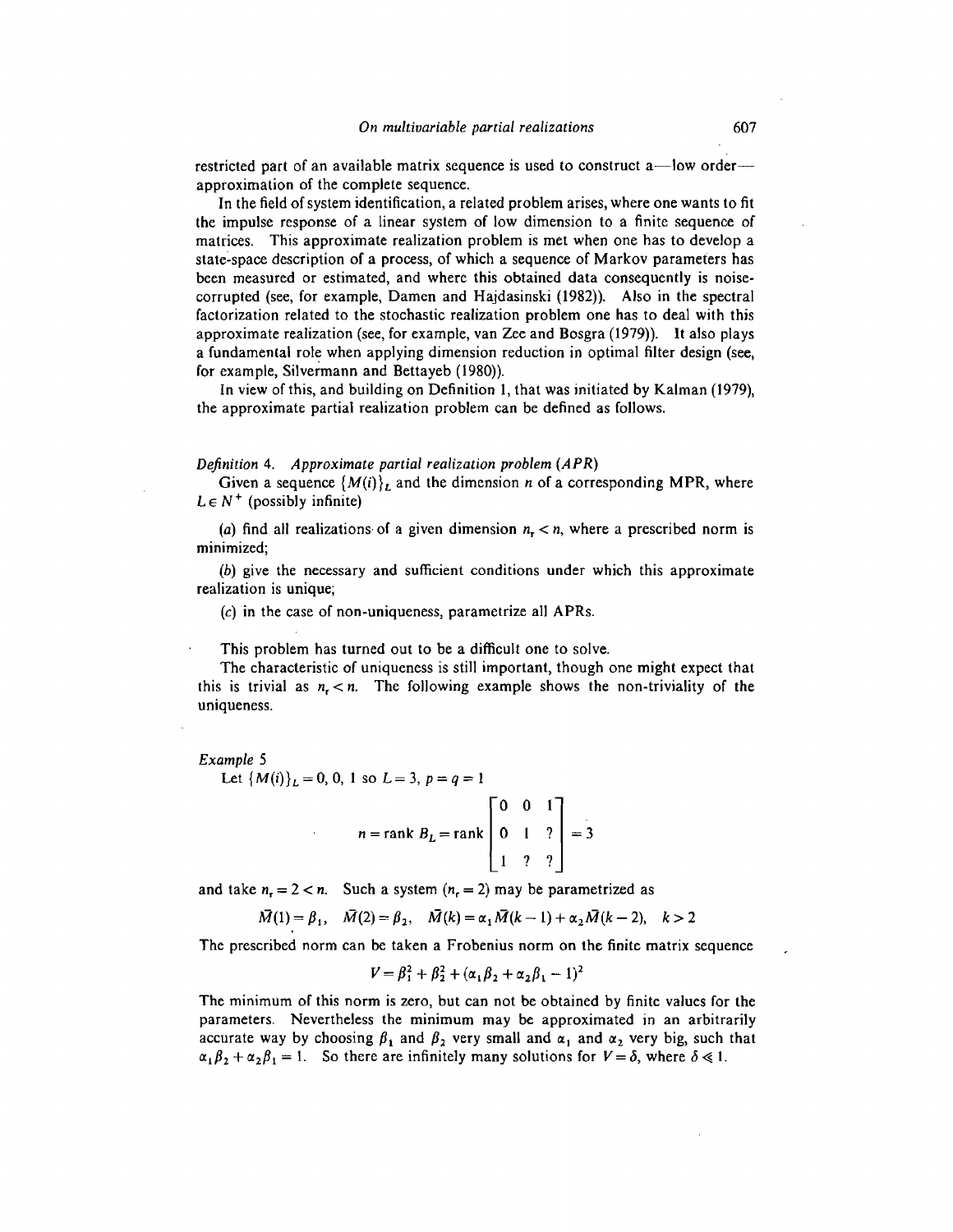There was a tendency to attack the APR problem in a way similar to that of the minimal realization problem itself (Zeiger and McEwen 1974, Kung 1978, van Zee and Bosgra 1979, Staar *et al.* 1981, Silverman and Bettayeb 1980, Damen and Hajdasinski 1982, Damen *et* **al.** 1982). However all methods presented by these authors fail to solve the problem in the case of a finite data sequence and for a specified norm as mentioned in part *(a)* of Definition *4.* In many algorithms this failure is reflected in the problem of approximating a finite block Hankel matrix with a block Hankel matrix of lower rank. This problem is still unsolved.

However, if an infinite number of matrices is available and the corresponding *n* is finite, the APR problem may be solved using, for example, the optimal modelreduction results of Adamjan, Arov and Krein (see Kung and Lin (1981)). This algorithm is capable of finding a realization of prescribed dimension **n,** according to the minimization of the spectral norm of the infinite Hankel matrix, once an exact model of the original sequence  $\{M(i)\}_L$  has been found. Such an exact model of the original finite sequence can be constructed with the use of the theory on minimal partial realizations as discussed in this paper. In fact all this means that given a finite data sequence  ${M(i)}_L$  first a minimal partial realization is constructed, based on these L matrices. With a model-reduction algorithm this realization is reduced in dimension, according to some specified criterion.

At this moment we restrict ourselves to indicating a few problems that may occur when following this procedure. The MPR corresponding to the finite  $\{M(i)\}\$ , may not be unique. This means that different models of minimal dimension *n* exist that reconstruct the given sequence exactly. There will be some freedom to choose a model from a class of 'good' models, in which all models have different extension sequences  ${M(i)}_{i,k+1,\ldots,m}$ . By choosing a specific model in this class and applying an optimal model-reduction algorithm as described above, the resulting reduced-order model will depend heavily on the chosen extension sequence. This is caused by the fact that the model-reduction algorithm takes into account an infinite sequence of matrices to approximate the model. It has to be stressed that the extension sequence was not part of the data given, and therefore to some extent will be indeterminate. Consequently the condition of uniqueness of the MPR remains an important one.

Of course the free parameters in the MPR could be chosen according to a criterion measuring the errors between the original *finite* matrix sequence and the corresponding part of the finally obtained APR. However in that case the result will be a twostep approximation method, applying two different approximation criteria: one based . on a finite sequence; the other based on an infinite sequence. The overall result will not necessarily be well-defined.

**A** more pragmatic solution can probably be found when considering the given matrix sequence  ${M(i)}_L$  to, be a measured or estimated sequence of Markov parameters (or covariance matrices) of a stable system. In most cases the length of the sequence to be measured or estimated  $(L)$  will be chosen in such a way that the values of the elements in the extension can be neglected. In addition to this, the MPR of the finite sequence  $\{M(i)\}\)$ , could be chosen in such a way that the elements in the extension sequence are as small as possible.

Apart from the possible non-uniqueness of the **MPR,** a second problem may arise that is related to the preceding remark. As analysed in Byrnes and Lindquist (1982), no statements can be made, in general, on the stability of a MPR, even if it is known that the finite data sequence is a part of an infinite stable sequence of matrices. As we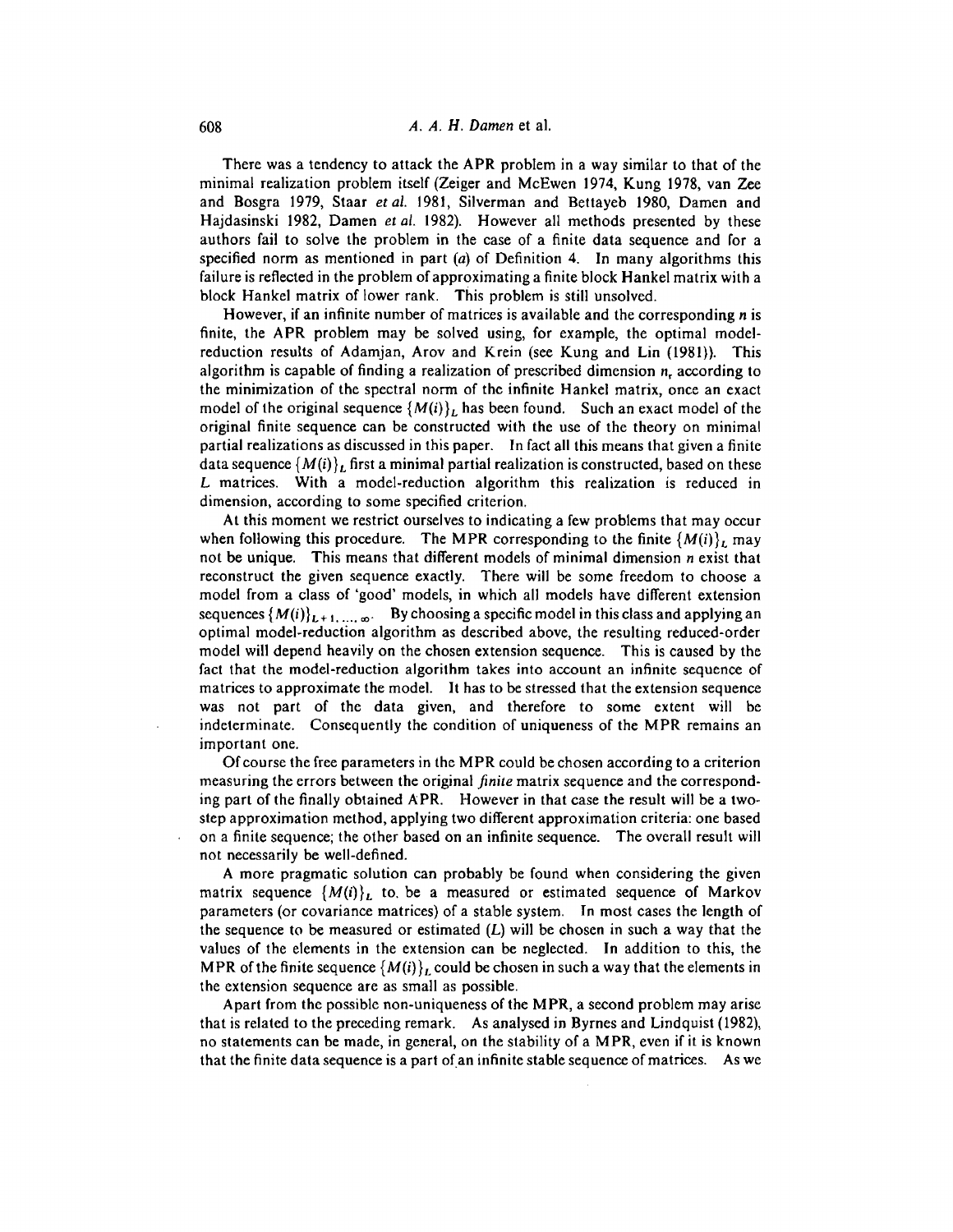can only apply the model-reduction algorithm to stable models, in fact we have to find minimal partial *stable* realizations. This problem has still to be studied.

## **6. Conclusions**

Some considerations on the multivariable partial realization problem have been formulated. The lines followed have been suggested by the work of Kalman **(1979)**  who has introduced new and important concepts regarding the dynamic structure of formal power series.

The algorithm introduced shows, once again, the fundamental importance of the concept of system structure in multivariable realization problems. Nevertheless, this greatly complicates the test of the uniqueness of the extension. Tether **(1970)**  introduced a sufficient condition for uniqueness in the form of the 'partial realizability criterion' (PRC). In the present paper it has been proved that this criterion is also necessary. Although this is quite an acceptable general criterion for realizability, we felt the need to find a simpler test for a generic sequence. First, this generic sequence was defined in the class of 'finite generic sequences' **(FGSs).** Next we were able to show that a simple algebraic test on the length  $L$  of such an FGS can be applied as a necessary and sufficient one for the existence of a unique extension. This powerful condition then indicates the number of terms in the formal power series (Markov parameters or covariances) by estimation or measurement, which are necessary to obtain a unique extension.

The uniqueness of the extension turns out to be non-trivial for the approximate partial realization problem **(APR)** too, where one wants to find a realization of prescribed low dimension, which fits the formal power series as well as possible. This **APR** has been elaborated upon and it is clear that this is still an open-ended problem.

#### **ACKNOWLEDGMENT**

The authors would like to thank Professor P. Eykhoff and the reviewer for their substantial remarks while preparing the final version of this paper.

# *Appendix 1*  Proof of the Main Lemma<sup>†</sup> **As**

$$
\rho[A : B] = \rho \begin{bmatrix} A \\ \cdots \\ C \end{bmatrix} = \rho[A] = n
$$

it follows that  $B = AV$  and  $C = UA$ , where U and V are matrices of proper dimensions and not necessarily unique. Consequently, as the matrix D has to follow both the row and the column dependences in order to keep the rank equal to **n,** we necessarily

t While preparing the final version of this paper, the authors came across a paper of **Godbole (1972),** giving similar results.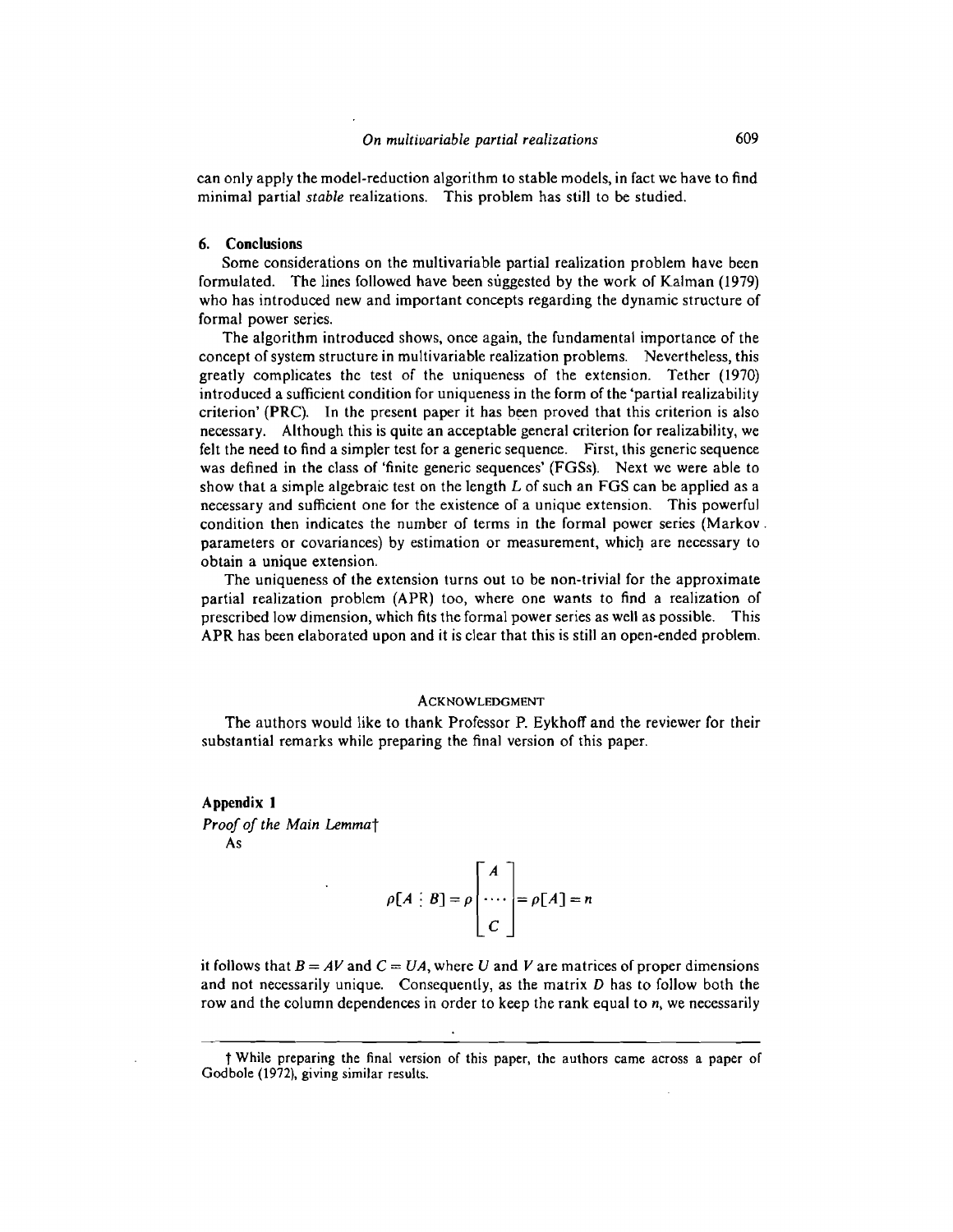obtain

$$
\Omega(D) = \left[\begin{array}{c} A & B \\ \cdots & \cdots \\ C & \vdots & D \end{array}\right] = \left[\begin{array}{c} A & A V \\ \cdots & \cdots & \cdots \\ U A & \vdots & D \end{array}\right] = \left[\begin{array}{c} A & A V \\ \cdots & \cdots & \cdots \\ U A & \vdots & U A V \end{array}\right]
$$

By using the generalized inverse  $A^+$  of matrix  $A$  one can write

$$
D = UAV = UAA^+AV = CA^+B \tag{A 1.1}
$$

So there exists a solution.

Now suppose that there exists another solution  $D^*$  which necessarily has to fulfil

$$
D^* = U^*AV^*
$$
 while  $B = AV^*$  and  $C = U^*A$ 

Because  $AV = AV^*$  and  $UA = U^*A$  it follows that

$$
D^* = U^*AV^* = U^*AV = UAV = D
$$

As a result the solution (A 1.1) for *D* is unique.

## **Appendix** 2

Proof of Theorem 1<sup>+</sup>

*Sufficiency*  $\langle PR\tilde{C}\rangle \Rightarrow \langle$  unique MPR $\rangle$ 

lf the PRC is satisfied for integers *N'* and *N,* by applying *the* main lemma, a unique extension  $M(L + 1)$  can be found such that

$$
\rho H[N'+1, N+1] = \rho H[N'+1, N] = n
$$

Because of the structure of the Hankel matrix it follows that

$$
\rho H[N'+2, N] = \rho H[N'+1, N] = n \tag{A 2.1}
$$

Then the application of the main lemma once again supplies a unique extension  $M(L + 2)$ . Proceeding in this way by induction, it is proved that there exists a unique minimal partial realization. As the Ho-Kalman algorithm provides a partial realization, it necessarily has to be this unique one. (See also Tether (1970).)

*Necessity*  $\langle$ unique **MPR** $\rangle \Rightarrow \langle$ PRC $\rangle$ 

The necessary condition is going to be proved by proving the implication

$$
\langle \neg PRC \rangle \Rightarrow \langle \text{non-unique } MPR \rangle \tag{A 2.2}
$$

Suppose  $B_L$  is the partial behaviour matrix corresponding to the sequence  $\{M(i)\}_L$ , having structure indices  $v_1, \ldots, v_q$  and  $\mu_1, \ldots, \mu_p$ . Let us define

$$
v = \max_i v_i, \quad \mu = \max_j \mu_j
$$

Kalman (1971) has proved that for any finite sequence  ${M(i)}_L$  the integer L' defined by  $L' = v + \mu$  indicates the *shortest* possible length of the corresponding sequence  ${M'(i)}_L$ , where  $M'(i) = M(i)$ ,  $i = 1, 2, ..., min (L, L')$ , such that:

610

 $\Box$ 

t An alternative proof or this theorem, along the lines given by Bosgra **(1983),** can be found in Van den **Hof el** *al.* **(1984).**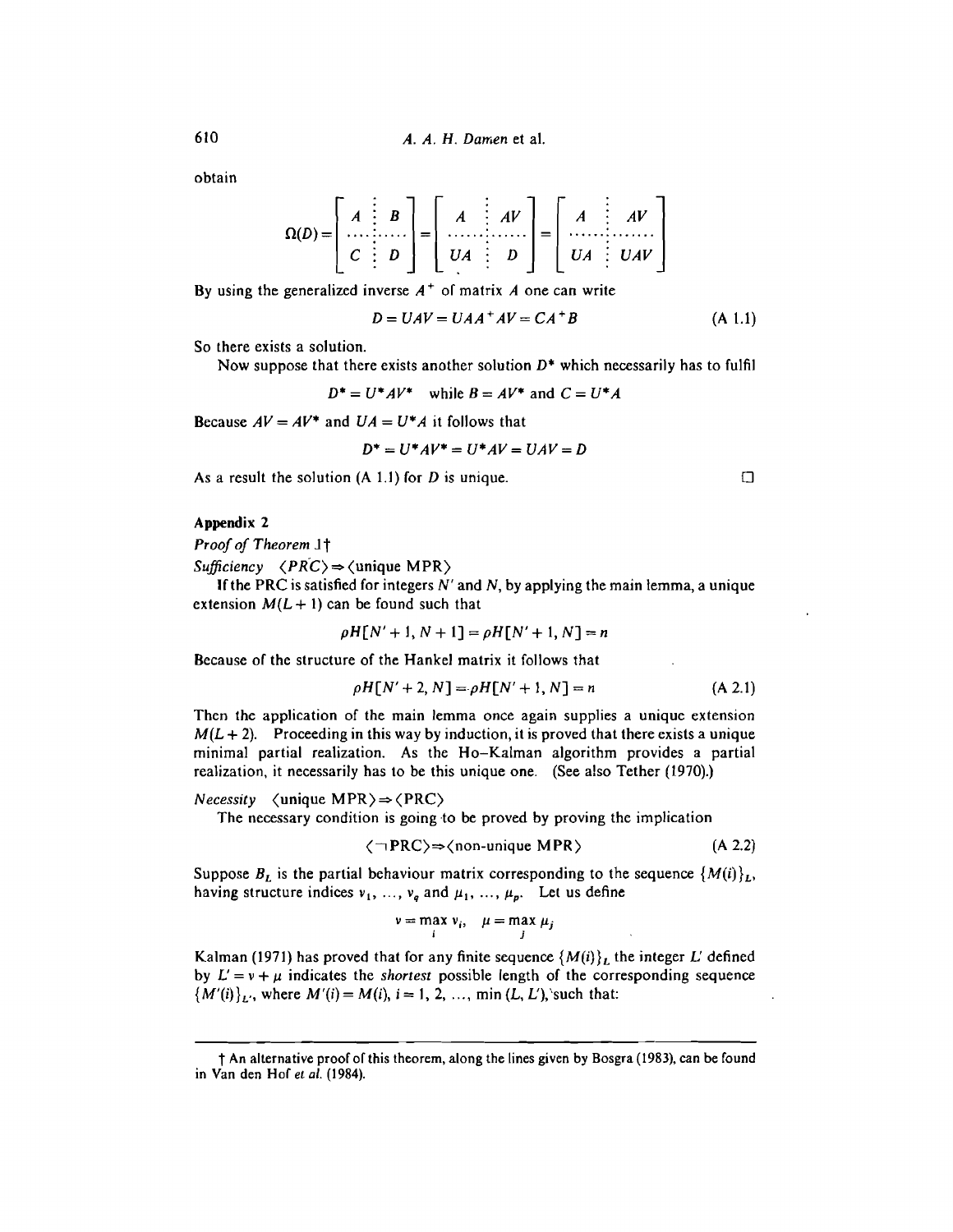(i) the **PRC** is fulfilled for  ${M'(i)}_L$  reflected in

$$
\rho H'[\nu, \mu] = \rho H[\nu + 1, \mu] = \rho H'[\nu, \mu + 1] = n
$$

and consequently this sequence  $\{M'(i)\}_L$  has a unique extension;

(ii) rank  $B_L = \text{rank } B'_{L'} = n$ , which means that the minimal dimensions of the partial realizations of both sequences are equal.

If the PRC is fulfilled for  $\{M(i)\}_L$  it is easy to see that  $L' \leq L$ . In this case the uniqueness of the realization is guaranteed. If the PRC is not fulfilled for  ${M(i)}_i$ then  $L' > L$  and the question is whether the extension  $\{M'(L+1), ..., M'(L')\}$  can be unique so that PRC is fulfilled for  $\{M'(i)\}_{i,j}$ . If this  $\{M'(L+1), ..., M'(L')\}$  is unique, then the MPR of  $\{M(i)\}_i$  is unique although PRC was *not* fulfilled for  $\{M(i)\}_i$ . We will now prove that this cannot be true.

Suppose an extension of the sequence  $\{M(i)\}_L$  has been chosen

$$
\{M'(L+1), M'(L+2), ..., M'(L'-1)\}\
$$

in such a way that rank  $B'_{L'-1} = \text{rank } B'_L$ . Such a choice is always possible, but not necessarily unique. In the situation  $L' = L + 1$ , this extension has zero length but this does not violate the following reasoning concerning the last extension  $M'(L')$ .

It will be proved that  $M'(L')$  cannot be determined uniquely in order to have rank  $B'_{L'} = \text{rank } B'_{L'-1}$ , which implies that the complete extension  $\{M'(L+1), \ldots, \}$  $M'(L')$ } cannot be unique.

The PRC for  $\{M'(i)\}_L$  can be split up:

(a) rank 
$$
H'[v, \mu]
$$
 = rank  $H'[v + 1, \mu]$   
\n
$$
\begin{bmatrix}\nM'(1) & M'(2) & \cdots & M'(\mu - 1) & M'(\mu) \\
M'(2) & & & & \vdots & \vdots \\
M'(v) & \cdots & \cdots & M'(L' - 2) & M'(L' - 1) \\
M'(v+1) & \cdots & \cdots & M'(L' - 1) & ?\n\end{bmatrix}
$$
\n(A 2.3)

Markov parameter  $M'(L')$  has to be substituted in position  $\mathcal{P}'$ . Because of the definition of  $\mu$  the last block column in  $H'[v, \mu]$  will contain at least one independent column vector. Then with Corollary 1, all entries of  $M'(L')$ appearing in this independent column can be arbitrary, concerning this rank condition, as they cannot affect rank  $H[\nu + 1, \mu]$ .

(b) The dual proof for at least one particular row in  $M'(L')$  can be given by means of the condition

$$
\rho H'[\nu,\mu] = \rho H'[\nu,\mu+1]
$$

Finally we may conclude that at least the element on the cross-section of the independent row and the independent column is completely arbitrary. This implies that  $M'(L')$  is non-unique, as is the extension  $\{M'(L+1), \ldots, M'(L')\}.$ 

## *Result*

If  $\{M(L+1), ..., M(L'-1)\}\$  is chosen in such a way that rank  $B_{L'-1}$  = rank  $B_L$ , it is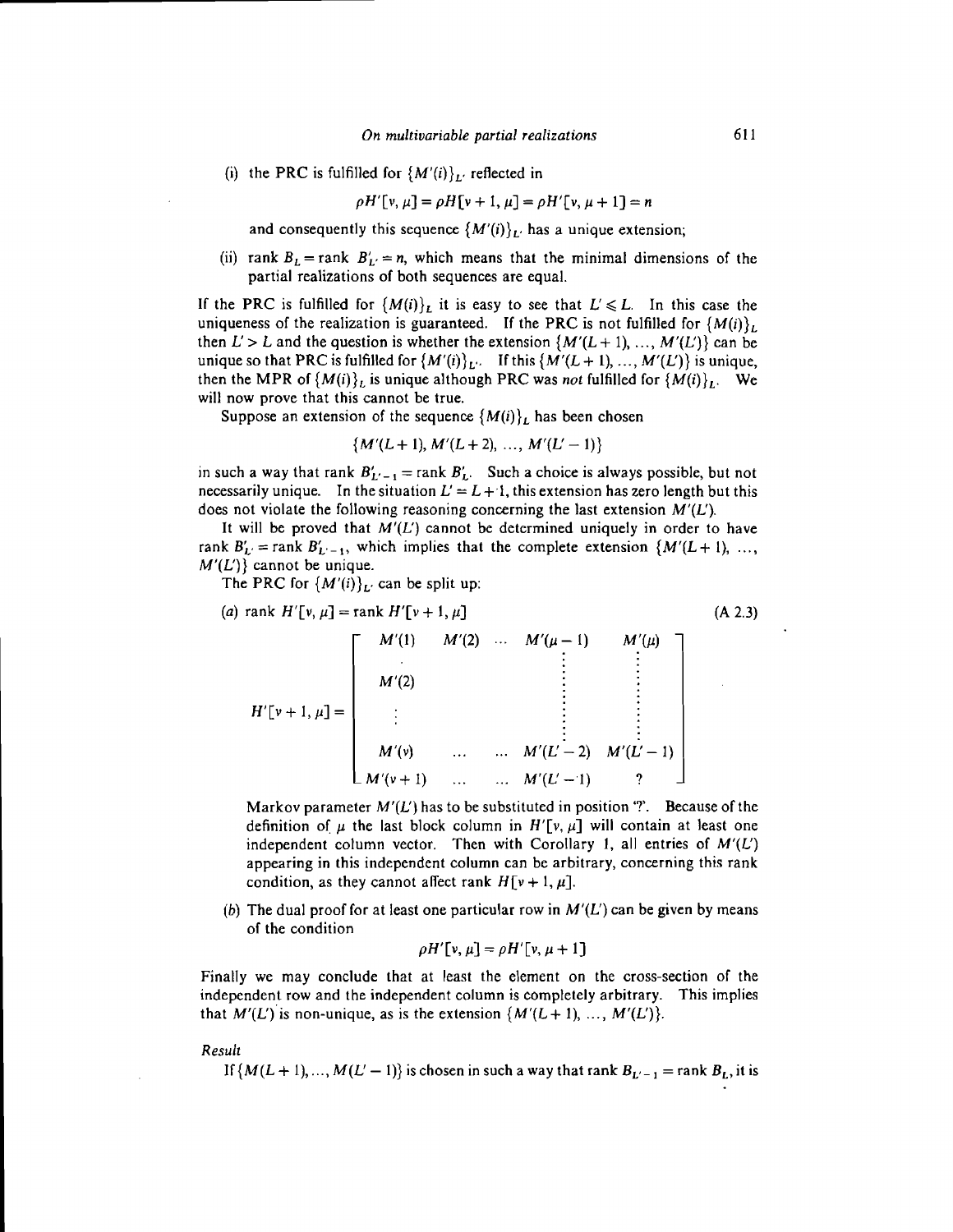not possible to find a unique  $M(L')$  such that rank  $B_{L'} = \text{rank } B_L$ . Consequently the extension  $\{M(L + 1), ..., M(L')\}$  will always be non-unique, which means that **(A 2.2)** has been proved.

## **Appendix** *3*

*Derivation of the expression for the minimal dimension of afinite generic sequence* 

According to Theorem 2, the minimal dimension **n'** of a FGS equals the dimension of the biggest square submatrix in the partial behaviour matrix  $B_L$ . Because of the structure of  $B_L$  the biggest square submatrix has to contain an integer number of block rows *or* an integer number of block columns (or both).

(a) Consider the situation where this biggest square submatrix contains an integer number of block rows *l*. The upper limit for the number of rows  $n' = lq$  is given by the minimal length of these rows being  $(L + 1 - l)p$  in order to keep the rank equal to  $\tilde{n}$ . This restriction  $lq \leq (L+1-l)p$  becomes

$$
l \leq (L+1)\frac{p}{p+q}
$$

Because *lq* is maximized and 1 is an integer it follows that

$$
lq = \tilde{n} = q \text{ enter}\left[ (L+1)\frac{p}{p+q} \right]
$$

(b) Considering the dual situation of an integer number of block columns *m* in the biggest square submatrix will lead to a dual result:

$$
mp = \tilde{n} = p \text{ entier}\left[ (L+1)\frac{q}{p+q} \right]
$$

Situation (a) or (b) will appear depending on which expression gives a maximal value of the dimensions of the square submatrix. As a result

$$
\bar{n} = \max \left\{ q \text{ entire } \left[ (L+1) \frac{p}{p+q} \right], \quad p \text{ entire } \left[ (L+1) \frac{q}{p+q} \right] \right\}
$$

It may happen that the two terms in this expression are equal so that both situation  $(a)$ and situation (b) occur. This is precisely the case for  $l + m = L$  and for which the PRC is fulfilled.

# **Appendix** *4*

*Proof of Lemma* 2

*Sufficiency*  $\langle H[N', N]$  is square and of full rank because it concerns an  $FGS$  $\Rightarrow$   $\langle PRC \text{ satisfied} \rangle$ 

 $\rho H[N', N] = \tilde{n}$  while  $H[N', N]$  is a  $\tilde{n} \times \tilde{n}$  matrix. Consequently  $H[N' + 1, N]$  is a matrix of dimensions  $(\tilde{n} + q) \times \tilde{n}$  and has rank  $\tilde{n}$ . Also  $H[N', N + 1]$  is a matrix of dimensions  $\tilde{n} \times (\tilde{n} + p)$  and has rank  $\tilde{n}$  which means that the PRC has been fulfilled.

#### Necessity

**PRC** is satisfied, thus

$$
\rho H[N', N] = \rho H[N' + 1, N] = \rho H[N', N + 1] = \bar{n}
$$